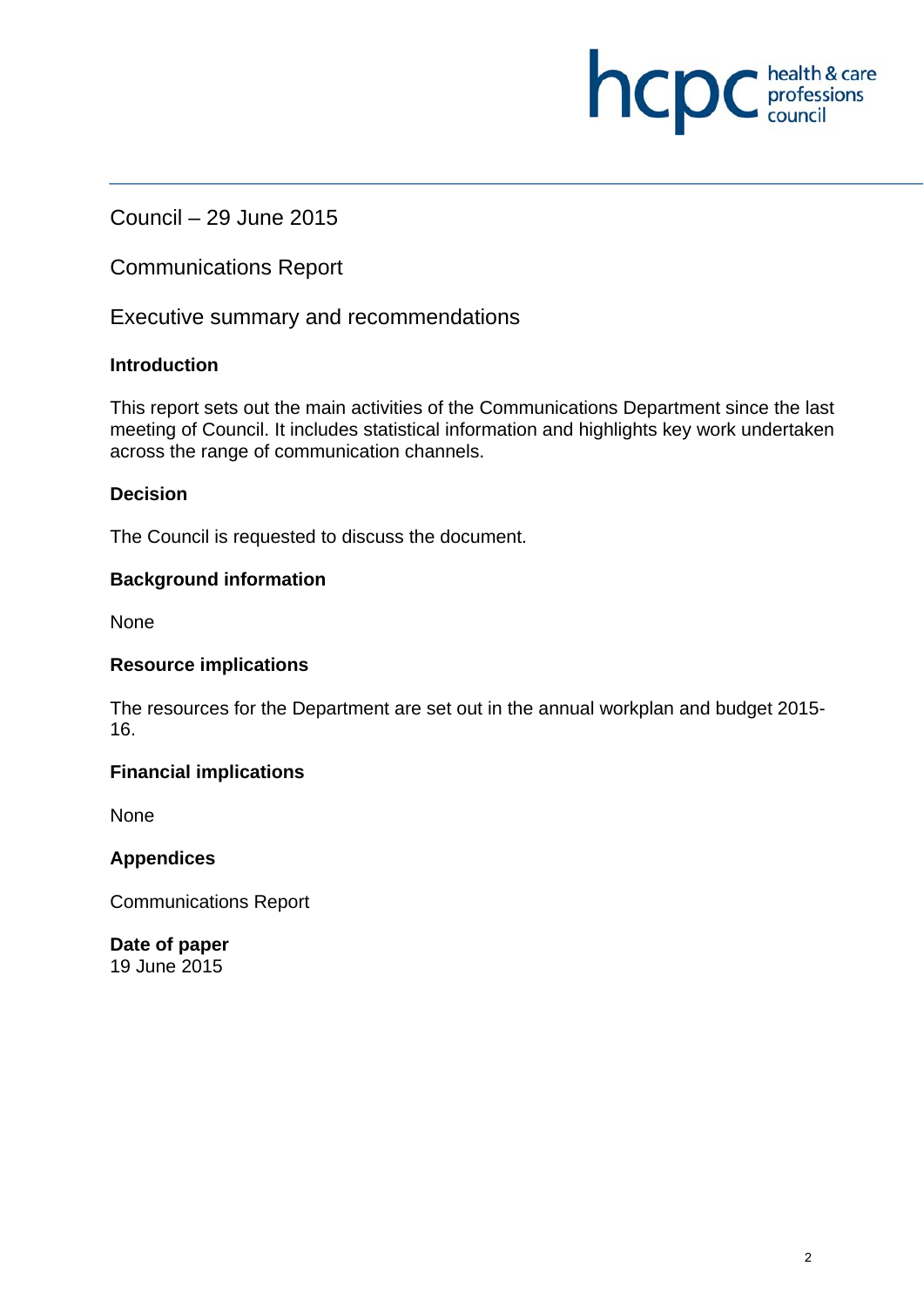#### **1 Communications projects and activities**

**Promoting hcpc registration**: We have just completed a communications plan designed to increase awareness of how registrants can promote their registration to patients and service users. Activities will include media releases, articles and working with professional bodies to signpost to existing resources including the registration logo, guidance and leaflets/posters.

**Signposting**: We are in the process of rolling out some work to make sure organisations and certain individuals are using correct HCPC terminology and/or logo instead of the 'old' HPC (Health Professions Council) terminology and old or incorrect logos online and to make sure that relevant organisations and individuals are signposting our details on their website.

**Be Sure**: We have been working with a digital partner to refresh our Be Sure campaign and this will be launched shortly. The campaign will be designed to raise awareness of our role, how people can raise concerns and the type of concerns we deal with.

**HCPC In Focus**: Issue 59 was published on Friday 5 June 2015 and was the first in HTML. This new format enables us to automatically clean the data on our mailing list by removing accounts that are no longer active. It also allows us to see how many people have opened the email and what links they have clicked through to, indicating which articles were most popular.

We have also launched a survey to gather views on content and frequency of distribution to aid the development of the newsletter. We will publish the findings in August.

**Web**: The latest round of web changes have been launched, including changes to the main navigation headings to make it easier for stakeholders to find the information they require. Other changes included making it easier to access historical meeting information, and easy access to related fitness to practise hearings on individual hearings pages. We have also improved our statistical reporting capabilities.

#### **2 Communications expertise to departments**

**Registrations - renewals:** We have written and implemented a communications plan for practitioner psychologists who renewed in March and are currently following plans for paramedics and orthoptists. We also have plans in place for clinical scientists, prosthetists and orthotists and speech and language therapists who renew in July.

**Registrations - new applications:** We are currently writing a mini communications plan for UK applications and in particular recent graduates and those that are new to the Register. The plan will cover our requirements in relation to the UK applications process and what people need to know.

**Registrations - students**: As part of a broader piece of work looking at how we communicate with students in the professions we regulate, we gave a presentation to 200 final-year students at London Southbank University (LSBU) on Friday 22 May 2015. This was well received and we have subsequently followed up with the Head of Allied Health Sciences at LSBU to work together on developing our engagement activities with students.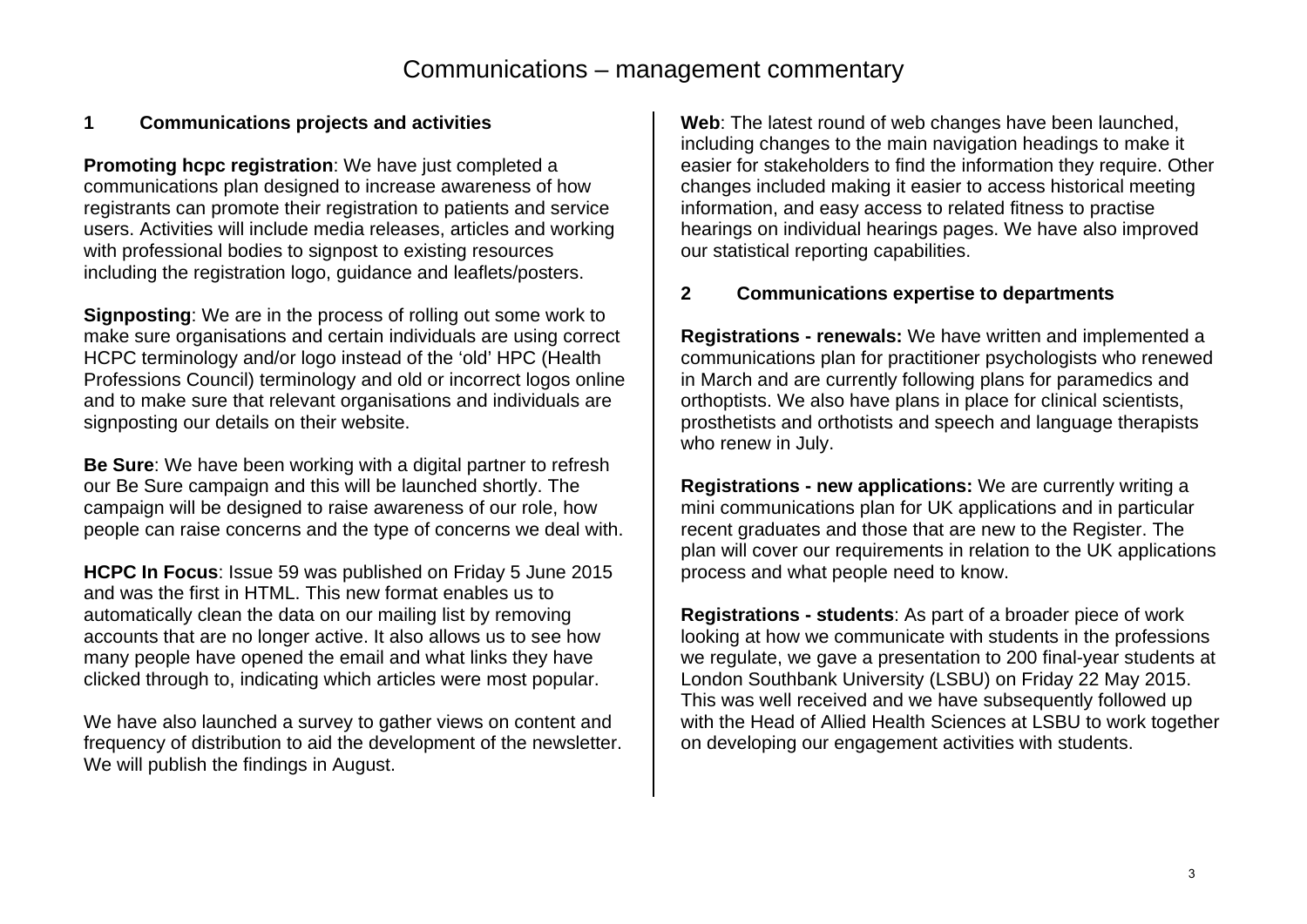**Policy - consultation on the draft revised SCPE**: In May and June we ran four events to consult with patients, service users and carers on the draft revised standards of conduct, performance and ethics. We worked with a range of partners to deliver these workshops and in total 128 people attended. Each session was very different, but we have gained very valuable and constructive feedback from attendees and are extremely grateful to everyone who participated in these workshops.

#### **3 Business as usual communications activities**

#### **Events**

**Meet the HCPC events**: 118 registrants attended the event in Middlesbrough on 2 June. A presentation on preventing small problems becoming big problems again formed part of the standard programme. Of the 47 registrants that completed the evaluation survey 90% rated the event as excellent or good. The next Meet the HCPC events will take place in Stornoway and Fort William on 6 and 7 October.

**Employer events**: On 21 May we ran an Employer event in Newport where we discussed topics including fitness to practise and our new research on preventing problems in the workplace with employers of registrants. We had questions on areas including returning to practice, our continuing professional development requirements and the international application process. 23 delegates attended and of the 12 delegates that completed the evaluation report, 83% rated the event as excellent and 16% as good. The next Employer event is in Exeter on 9 July and so far there are 19 registrations.

**International regulation event:** On 24 June Building the evidence base of professional regulation: international perspectives is taking place in Amsterdam the day before the CLEAR conference. We have 60 delegates attending from various professional and regulatory bodies. External speakers are from Utrecht University Medical Centre, Dutch Healthcare Inspectorate, Trinity College, Dublin and University of Warwick UK.

#### **Media**

**Statements and reactive lines:** In response to media enquiries we issued a statement about two education providers failing to gain approval for their courses. This was picked up by BBC Look East, Cambridge News and Eastern Daily Press.

**Articles**: A range of updates from HCPC: Complete Nutrition, Locum today, National Health Executive and Young Minds.

#### **Publishing**

**Standards for podiatric surgery:** New standards setting out requirements for programmes delivering training in podiatric surgery were published on Monday 1 June 2015.

**Addition of ISBNs to research reports:** We have added an International Standard Book Number (ISBN) to our research report The costs of fitness to practise: a study of the Health and Care Professions Council. This adds the report to an international catalogue of publications in circulation, making it more accessible to those researching the topic. We will be adding further ISBNs to our other research reports over the coming months and they will be added to all future research reports on publication.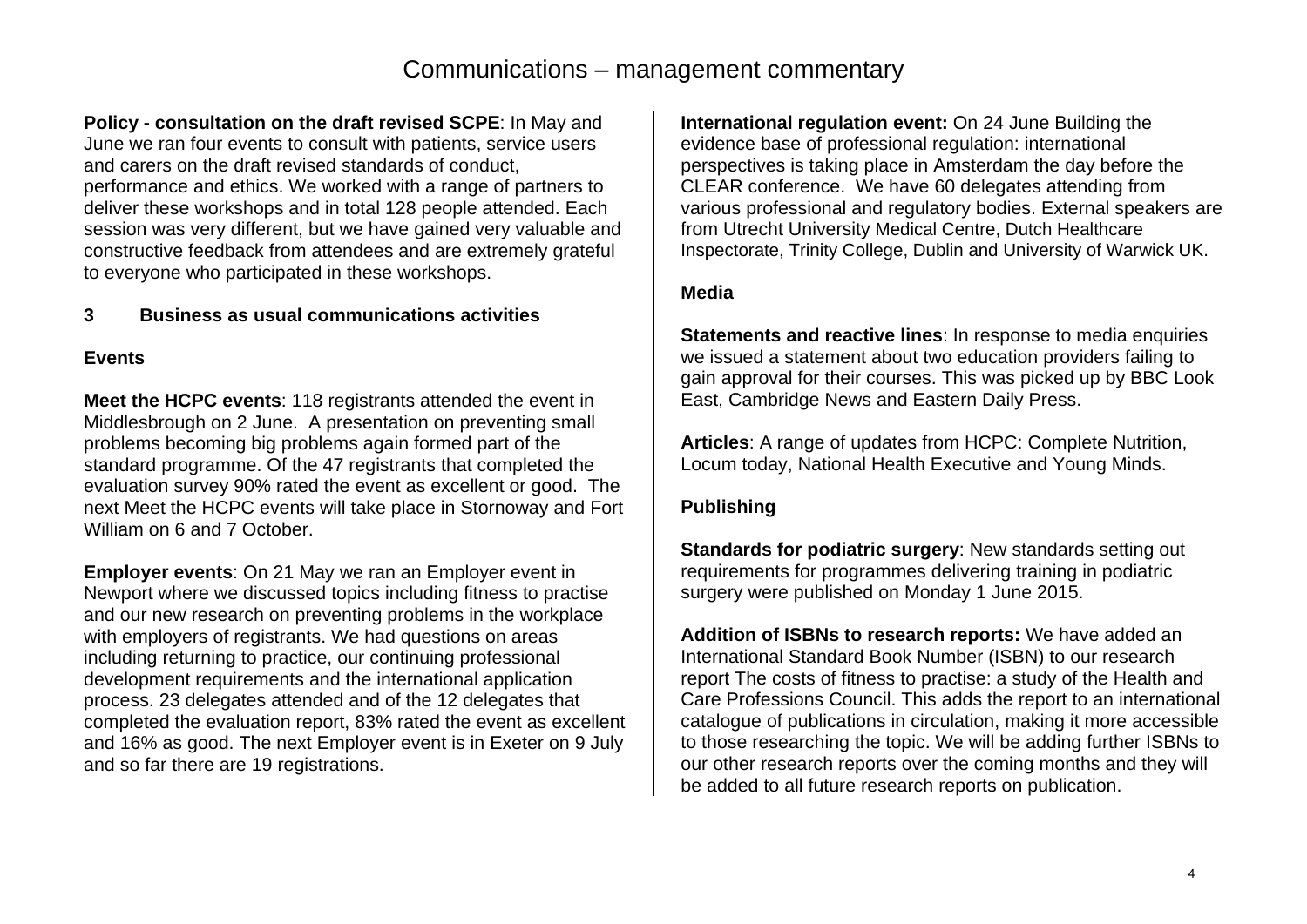#### **Stakeholder**

**Parliamentary monitoring and engagement**: The Health and Care Professions Council (Registration and Fees) (Amendment) (No. 2) Rules Order of Council 2015 was laid before both the UK and Scottish Parliaments. This will allow for the planned fee change to come into practice on 1 August 2015.

We are continuing to monitor the progress of Early Day Motion 41 concerning the decision of the HCPC to raise fees for registrants. Early Day Motions are formal motions submitted for debate in the House of Commons. In reality, very few are actually debated and are used instead as a device to allow MPs to draw attention to an issue. The number of signatories currently stands at 68.

Several Parliamentary questions have also been tabled regarding the fee rise and the responses from the Department of Health point to HCPC's status as an independent regulator. We continue to monitor.

**Northern Ireland Assembly**: On Tuesday 2 June 2015 we joined other UK regulators at a joint reception at the Northern Ireland Assembly, where HCPC Council member Eileen Mullen met with Simon Hamilton, Minister of Health, Social Services and Public Safely. The Stakeholder Communications Officer represented the organisation and answered questions from visitors.

**Working with the professions:** During this period, we held our annual meeting for the Chief Executive and Chair of HCPC with representatives of the College of Paramedics on Wednesday 27 May.

The Stakeholder Communications Manager also gave a presentation on safeguarding at the British Society of Hearing Aid Audiologists (BSHAA) Congress at the Telford International Centre on Saturday 16 May 2015.

In the field of social work, the Stakeholder Communications Manager attended the ADASS Workforce Development meeting on Friday 29 May. We also met with the Chair of Nagalro (The Professional Association for Children's Guardians, Family Court Advisers and Independent Social Workers) to explore how to better communicate our CPD standards and the audit process to their members.

#### **Internal communications**

An internal communications and engagement plan is being developed to support implementation of our Information Security policy and the lead up to our next ISO27001 audit in April 2016.

An intranet content strategy is being developed for moving our largest, and most used, internal communications channel to a new Microsoft system later this year.

A new internal e-newsletter 'Park Life' launched in June, utilising our new marketing communications software, Dotmailer, which allows for a more professional and engaging design, more efficient production and provides statistics to help us continually improve the communication for colleagues.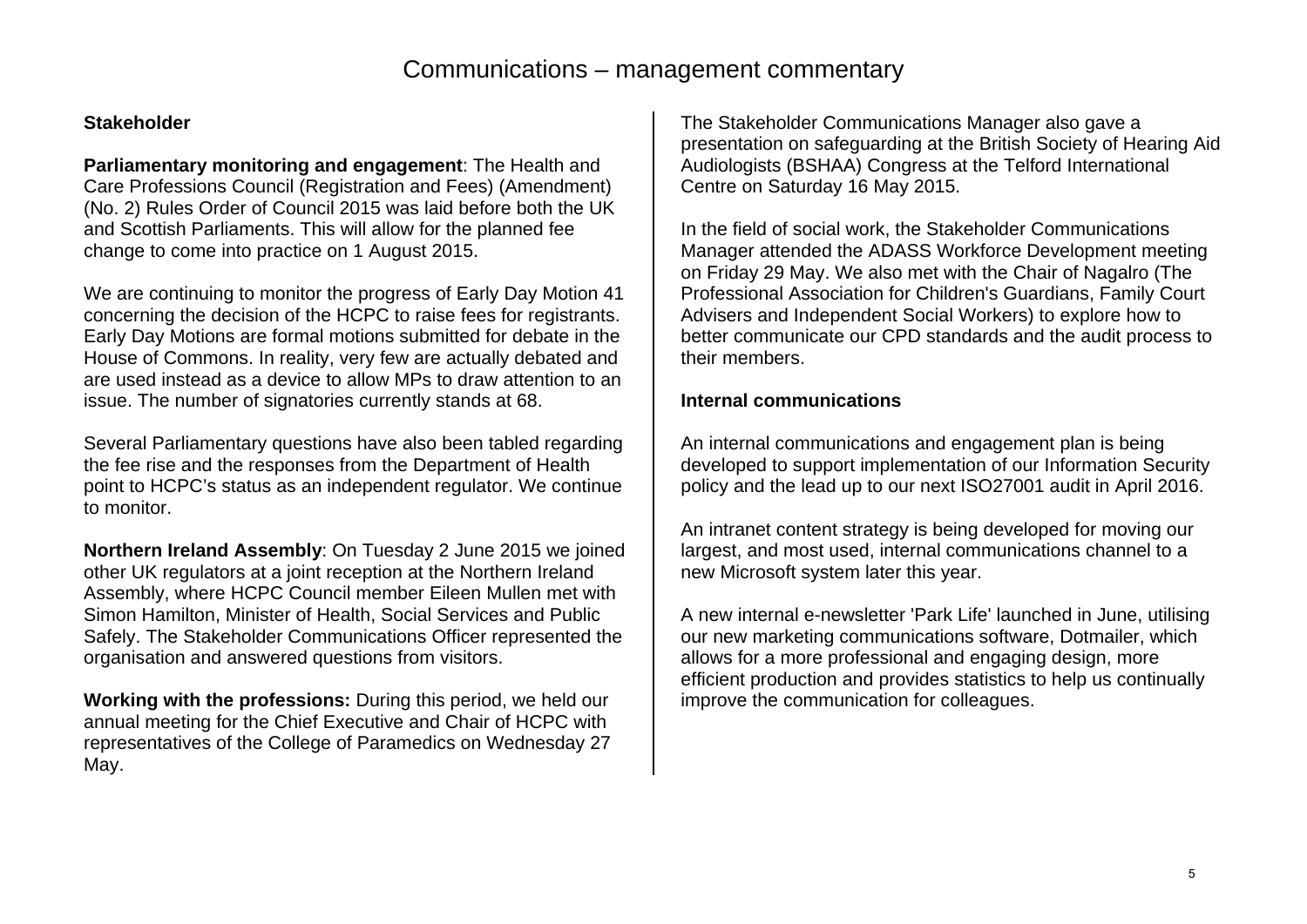

# **Communications Department Management Information Pack**

Jacqueline Ladds, Director of Communications June 2015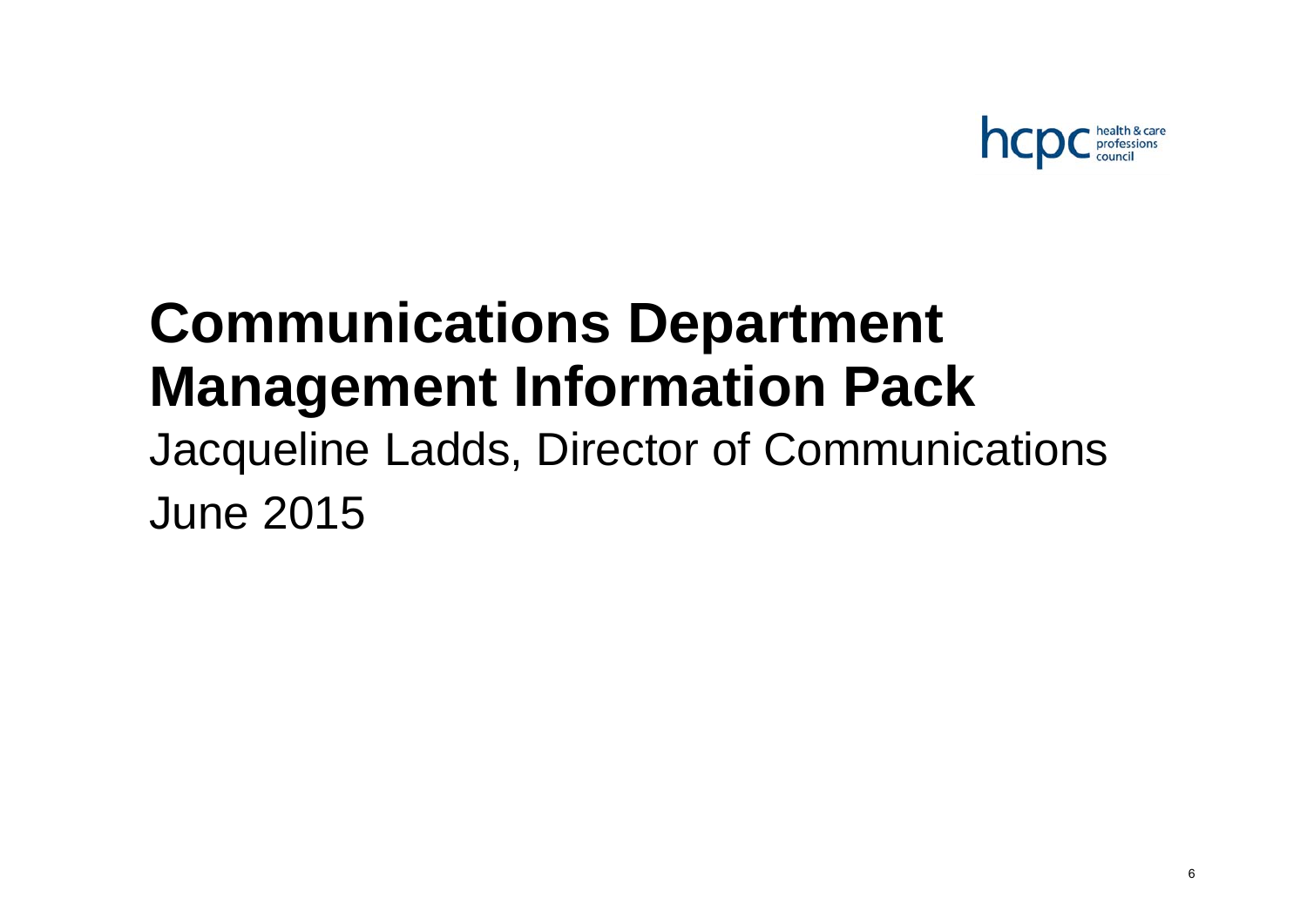| <b>Events</b>                                                   |    |
|-----------------------------------------------------------------|----|
| Overview of events                                              | 8  |
| Attendees at Meet the HCPC events – delegates by profession     | 9  |
| <b>Media</b>                                                    |    |
| Media coverage - by month                                       | 10 |
| Media coverage - to date                                        | 11 |
| <b>Publishing</b>                                               |    |
| Public awareness packs requested                                | 12 |
| HCPC in Focus – number of new subscribers                       | 13 |
| HCPC registration logo – number of downloads                    | 14 |
| Top five requested publications                                 | 15 |
| Standards of proficiency - hard copies requested, by profession | 16 |
| Web                                                             |    |
| <b>HCPC</b> website visits                                      | 17 |
| Register search activity - search result page views             | 18 |
| <b>Digital and social media</b>                                 |    |
| HCPC mobile app - active users                                  | 19 |
| HCPC mobile app - Register searches                             | 20 |
| <b>HCPC YouTube channel activity</b>                            | 21 |
| <b>Twitter - followers</b>                                      | 22 |
| Twitter - followers vs tweets                                   | 23 |
| Facebook                                                        | 24 |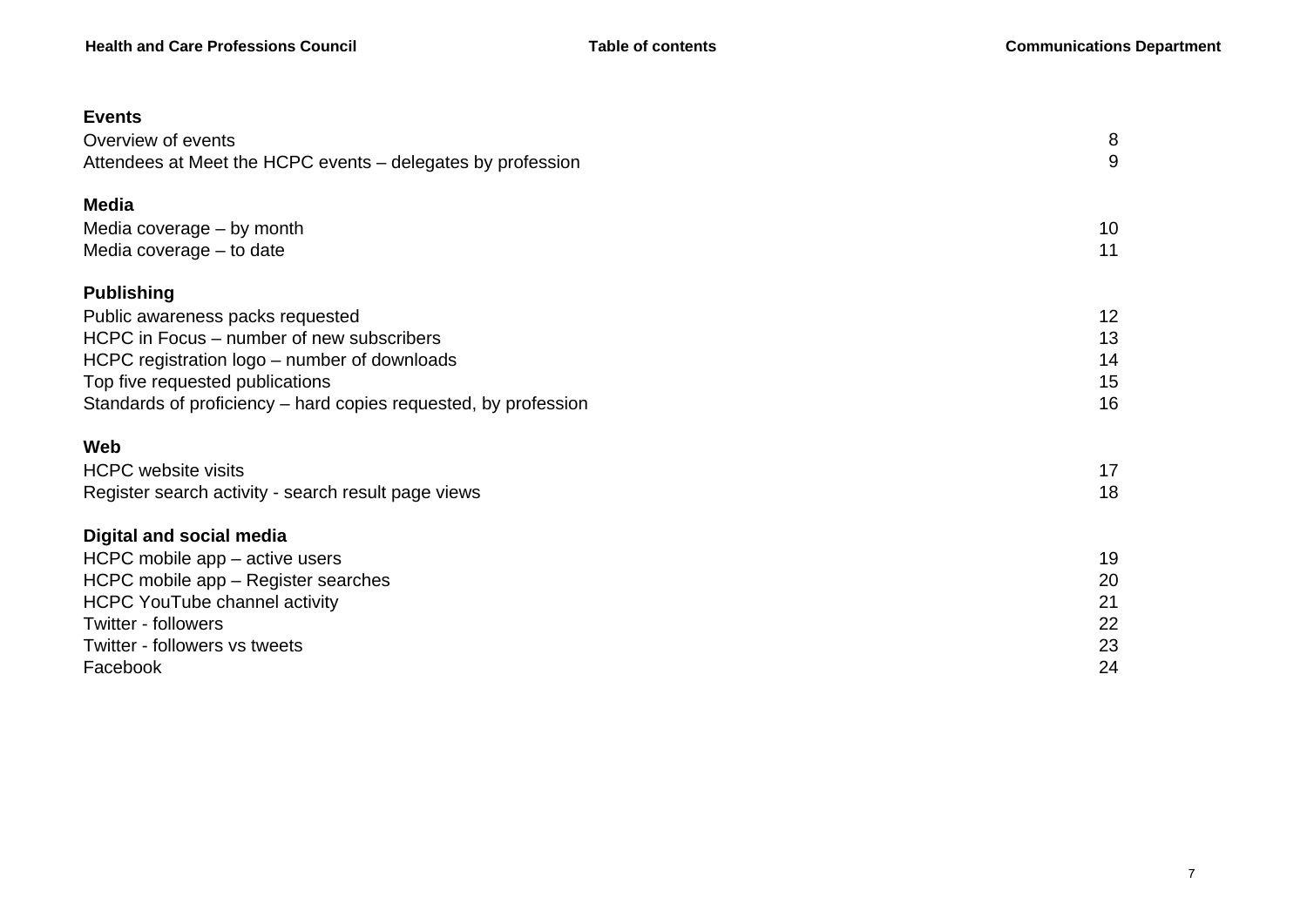

|                                 |   |               |     |            |               |     |   | 2015 |          |          |  |            |          |                                                                                                 | 2016 | 2011/12    | 2012/13         | 2013/14         | 2014/15    | 2015/16    |
|---------------------------------|---|---------------|-----|------------|---------------|-----|---|------|----------|----------|--|------------|----------|-------------------------------------------------------------------------------------------------|------|------------|-----------------|-----------------|------------|------------|
|                                 |   |               |     |            |               |     |   |      |          |          |  |            |          | Apr May Jun Jul Aug Sep Oct Nov Dec Jan Feb Mar Apr May Jun Jul Aug Sep Oct Nov Dec Jan Feb Mar |      | <b>FYE</b> | <b>FYE</b>      | <b>FYE</b>      | <b>FYE</b> | <b>YTD</b> |
|                                 |   |               |     |            |               |     |   |      |          |          |  |            |          |                                                                                                 |      |            |                 |                 |            |            |
| <b>Exhibition stands</b>        |   |               |     |            | 0 0 0 0 1 0 0 |     |   |      | $\Omega$ | $\Omega$ |  | $0\quad 0$ |          |                                                                                                 |      | <b>26</b>  | 16 <sup>l</sup> | 10 <sup>1</sup> |            |            |
| <b>Presentations, talks and</b> |   |               |     |            |               |     |   |      |          |          |  |            |          |                                                                                                 |      |            |                 |                 |            |            |
| seminars (1)                    |   |               |     |            |               |     |   |      | $\Omega$ | $\Omega$ |  |            |          |                                                                                                 |      | <b>16</b>  | 47              | 44              | 37         | 2          |
| Meet the HCPC (2)               |   | $\Omega$      |     | $^{\circ}$ |               |     |   |      |          | ΩL       |  | $\Omega$   |          |                                                                                                 |      |            | 10 <sup>1</sup> |                 |            |            |
| <b>Employer events</b>          |   |               |     |            |               |     |   |      |          |          |  |            | $\Omega$ |                                                                                                 |      |            |                 |                 |            |            |
| <b>Education seminars</b>       |   |               |     |            |               |     |   |      |          | $\Omega$ |  | 0          | $\Omega$ |                                                                                                 |      |            | 12 <sub>l</sub> |                 |            | 0          |
| Stakeholder events              |   |               |     |            |               |     |   |      |          |          |  | റ          | -5       |                                                                                                 |      |            |                 |                 |            |            |
| <b>Total</b>                    | 3 | $\mathcal{D}$ | -12 | <u>ດ</u>   | 10            | -11 | 9 |      |          |          |  | Д          |          |                                                                                                 |      | 63         | 94              | 81              | 64         | 12         |

**(1)** Presentations, talks and seminars given to any stakeholder group (including webinars)

**(2)** 2 events on 1 day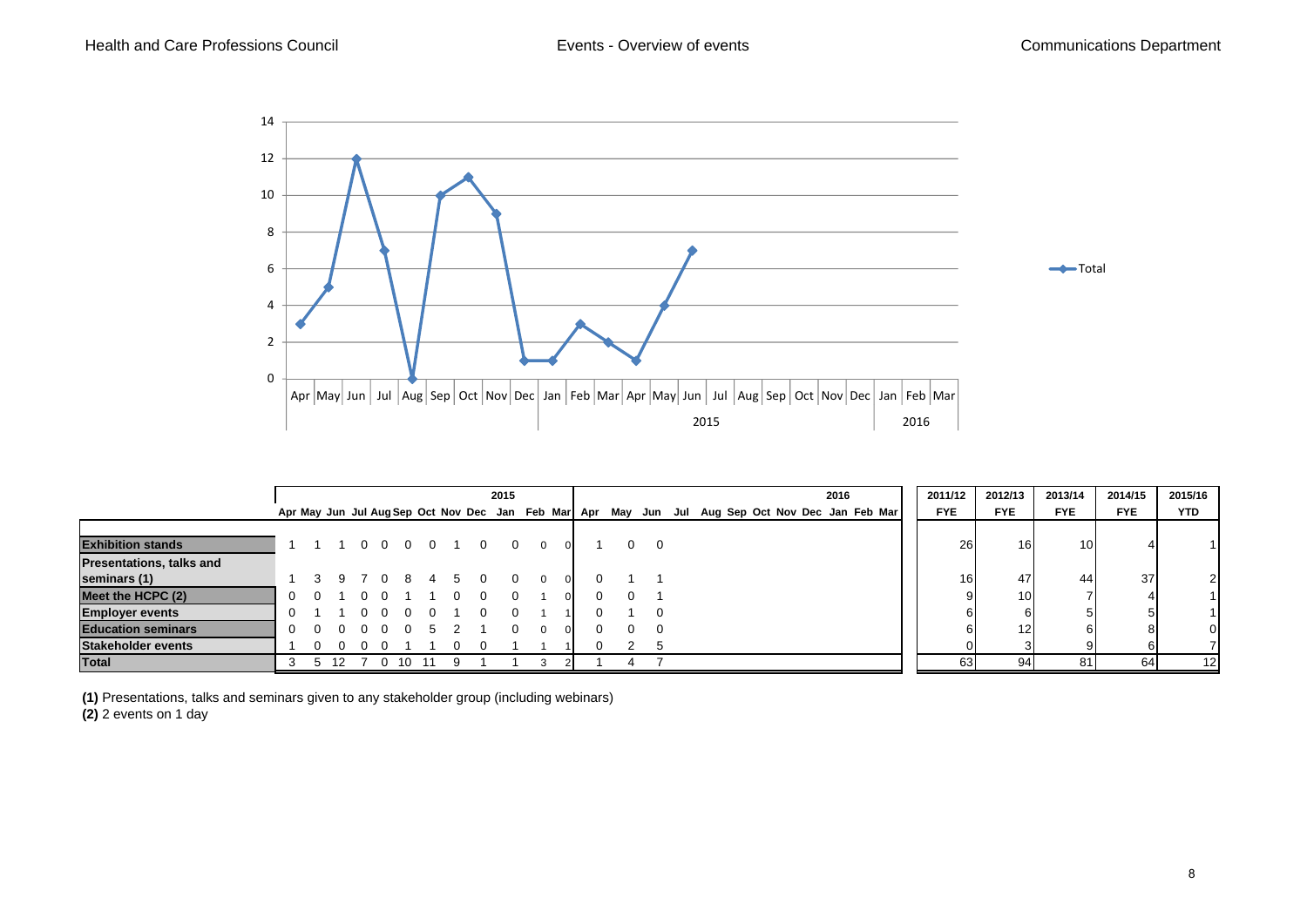#### Health and Care Professions Council **Events - Attendees at Meet the HCPC events - delegates by profession** Communications Department



|                                           |          |          |     |          |                     |     |          | 2015 |                 |         |     |     |  |  |                         | 2016 |     |     | 2011/12    | 2012/13               | 2013/14    | 2014/15 | 2015/16    |
|-------------------------------------------|----------|----------|-----|----------|---------------------|-----|----------|------|-----------------|---------|-----|-----|--|--|-------------------------|------|-----|-----|------------|-----------------------|------------|---------|------------|
|                                           | Apr      | Mav      | Jun | Jul      | Aug Sep Oct Nov Dec |     |          | Jan  | Feb             | Mar Apr | May | Jun |  |  | Jul Aug Sep Oct Nov Dec | Jan  | Feb | Mar | <b>FYE</b> | <b>FYE</b>            | <b>FYE</b> | FYE.    | <b>YTD</b> |
| <b>Arts therapists</b>                    | $\Omega$ | $\Omega$ |     | 0        | 10 <sup>1</sup>     |     | 0        | 01   |                 |         |     |     |  |  |                         |      |     |     |            | 17<br>9               | 20         | 18      |            |
| <b>Biomedical scientists</b>              | ∩ !      |          |     |          |                     |     | 0        | 0    |                 |         |     |     |  |  |                         |      |     |     |            | 57<br>22              | 46         | 19      |            |
| <b>Chiropodists</b>                       | $\Omega$ |          | 13  | U        |                     |     |          |      |                 |         |     |     |  |  |                         |      |     |     |            | 63<br>28              | 69         | 29      |            |
| <b>Clinical scientists</b>                | $\Omega$ |          |     |          |                     |     |          |      |                 |         |     |     |  |  |                         |      |     |     |            | 12                    | 11         |         |            |
| <b>Dietitians</b>                         |          |          |     |          | 10 <sup>1</sup>     |     |          |      |                 |         |     |     |  |  |                         |      |     |     |            | 18 <sub>1</sub><br>10 | 18         | 21      |            |
| <b>Hearing aid dispensers</b>             | $\Omega$ |          |     | U        |                     |     |          |      |                 |         |     |     |  |  |                         |      |     |     |            | 13                    | 12         |         |            |
| <b>Occupational therapists</b>            | $\Omega$ |          |     | $\Omega$ |                     | 34  |          | 0    | 10 <sup>1</sup> | 261     |     | 23  |  |  |                         |      |     |     | 181        | 71                    | 82         | 58      | 284        |
| <b>Operating department practitioners</b> | $\Omega$ |          |     | $\Omega$ |                     |     |          |      |                 |         |     |     |  |  |                         |      |     |     |            | 13<br>6               | 11         | 17      |            |
| <b>Orthoptists</b>                        | $\Omega$ |          |     | $\Omega$ |                     |     | 0        | 0    |                 |         |     |     |  |  |                         |      |     |     |            |                       |            |         |            |
| <b>Paramedics</b>                         | $\Omega$ |          |     |          | 81                  | 11  | $\Omega$ |      |                 |         |     |     |  |  |                         |      |     |     |            | 46<br>15 <sub>l</sub> | 38         | 28      |            |
| Physiotherapists                          | $\Omega$ |          |     |          |                     |     |          |      | 10 <sup>1</sup> | 33      |     |     |  |  |                         |      |     |     | 129        | 51                    | 115        | 31      | 45         |
| <b>Practitioner psychologists</b>         | 0.       |          |     |          |                     | 14. |          | 0    |                 |         |     |     |  |  |                         |      |     |     |            | 34<br>17              | 37         | 37      |            |
| <b>Prosthetists / orthotists</b>          | $\Omega$ |          |     | $\Omega$ |                     |     | 0        | 0    |                 |         |     |     |  |  |                         |      |     |     |            |                       |            |         |            |
| Radiographers                             | $\Omega$ |          |     | $\Omega$ |                     |     | $\Omega$ |      |                 |         |     | 19  |  |  |                         |      |     |     |            | 35<br>29              | 51         | 17      | 19         |
| Social workers in England                 | $\Omega$ |          | 58  |          |                     |     |          |      | 27              |         |     | 36  |  |  |                         |      |     |     |            | 2156                  | 184        | 88      | 36         |
| Speech and language therapists            | $\Omega$ |          |     | U        |                     |     |          |      |                 |         |     |     |  |  |                         |      |     |     |            | 21                    | 19         |         |            |
| Other/Unknown                             | $\Omega$ |          |     |          | 14 I                |     |          |      |                 |         |     |     |  |  |                         |      |     |     |            | 28                    | 130        | 27      |            |
| Total                                     | 01       |          | 124 | 0        | 86                  | 108 |          |      | 96              | 295     | 0   | 118 |  |  |                         |      |     |     |            | 676<br>2441           | 854        | 414     | 413        |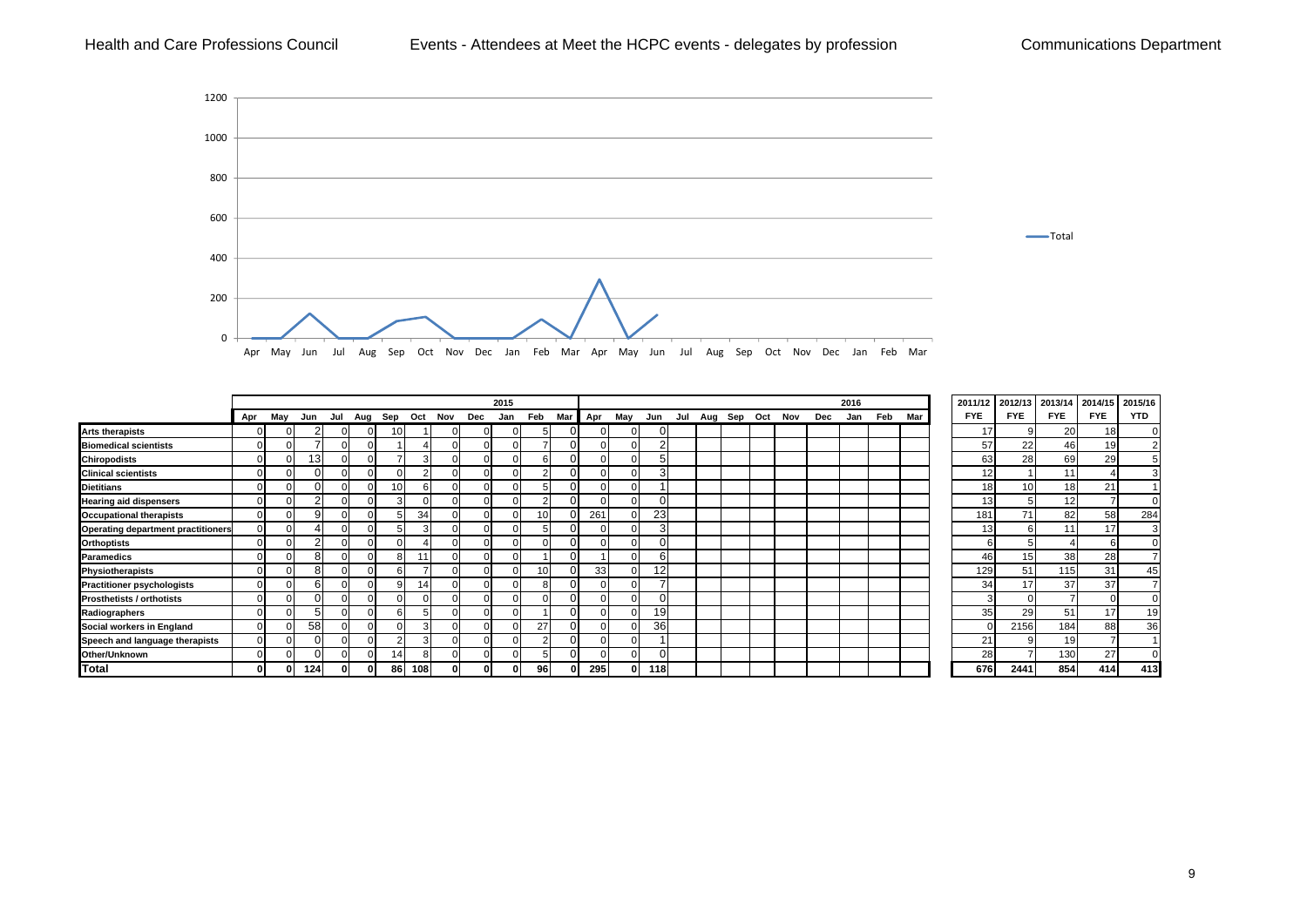





| <b>Month: April</b>           |        | <b>Month: May</b>             |        |
|-------------------------------|--------|-------------------------------|--------|
| Category                      | Volume | Category                      | Volume |
| <b>Fitness to practise</b>    | 131    | Fitness to practise           | 24     |
| Registrants                   | 14     | Registrants                   | 26     |
| <b>General HCPC</b>           | 11     | <b>General HCPC</b>           | 14     |
| Professional Press / Journals | 14     | Professional Press / Journals | 3      |
| <b>Emerging professions</b>   |        | <b>Emerging professions</b>   |        |
| <b>Broadcast</b>              |        | <b>Broadcast</b>              |        |
| <b>TOTAL</b>                  | 170    | TOTAL                         | 67     |

| າ: April                |        | <b>Month: May</b>             |                 |
|-------------------------|--------|-------------------------------|-----------------|
| ory                     | Volume | Category                      | Volume          |
| s to practise           | 131    | Fitness to practise           | 24              |
| trants                  | 14     | Registrants                   | 26              |
| al HCPC                 | 11     | <b>General HCPC</b>           | 14 <sub>1</sub> |
| sional Press / Journals | 14     | Professional Press / Journals | 3 <sub>l</sub>  |
| jing professions        |        | <b>Emerging professions</b>   |                 |
| cast                    |        | <b>Broadcast</b>              |                 |
|                         | 170    | TOTAL                         |                 |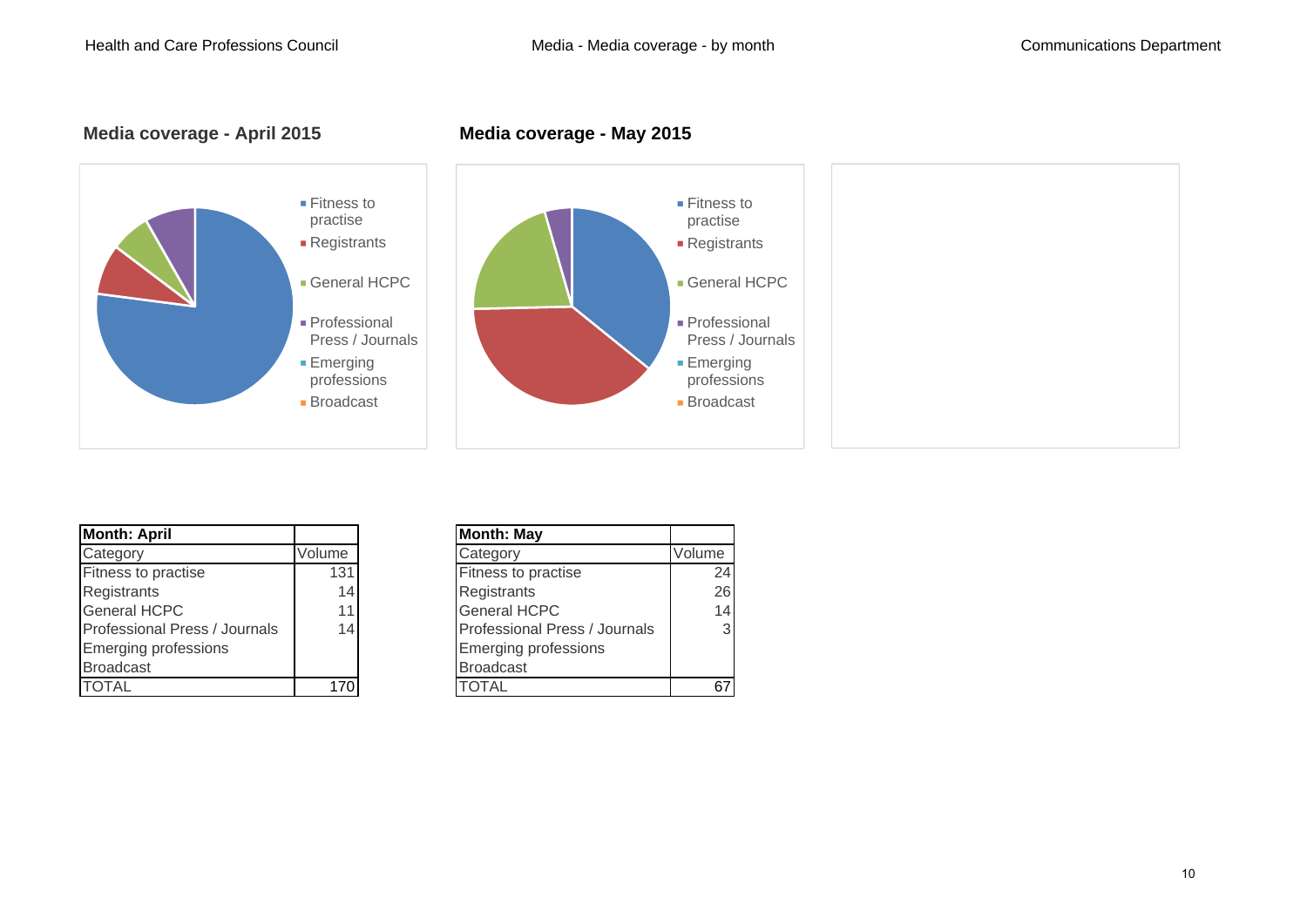

|                               |            |     |             |           |                 |              |     |            |                 | 2015 |                 |             |                 |                 |         |     |              |  |             |             | 2016       |             |            | 2012/13    | 2013/14    | 2014/15    | 2015/16    |
|-------------------------------|------------|-----|-------------|-----------|-----------------|--------------|-----|------------|-----------------|------|-----------------|-------------|-----------------|-----------------|---------|-----|--------------|--|-------------|-------------|------------|-------------|------------|------------|------------|------------|------------|
| <b>Coverage type</b>          | <b>Apr</b> |     | May Jun Jul |           |                 | Aug Sept Oct |     | <b>Nov</b> | Dec             | Jan  | <b>Feb</b>      | <b>IMar</b> | <b>Apr</b>      |                 | May Jun | Jul | Aug Sept Oct |  | <b>INov</b> | <b>IDec</b> | <b>Jan</b> | <b>IFeb</b> | <b>Mar</b> | <b>FYE</b> | <b>FYE</b> | <b>FYE</b> | <b>YTD</b> |
| Fitness to practise           | 45         | 212 | 74          | 49        | 102             | 37           | 59  | 17         | 16 <sub>1</sub> | 65   | 89              | 120         | 131             | 24              |         |     |              |  |             |             |            |             |            |            | 2588       | 885        | 155        |
| Registrants                   | 15         | 28  | 25          | <b>20</b> | 15 <sub>l</sub> | 8            |     |            |                 | 24   | 22              | 28          | 14 <sub>l</sub> | 26              |         |     |              |  |             |             |            |             |            |            | 265        | 203        | 40         |
| <b>General HCPC</b>           | 80         | 29  |             | 26        | 12              | 89           | 75  | 79         | 68              | 29   | 35 <sub>l</sub> | 44          | 11.             | 14 <sub>1</sub> |         |     |              |  |             |             |            |             |            |            | 251        | 606        | 25         |
| Professional Press / Journals | 21         | 37' | 27          | 19        | 20 <sup>1</sup> |              |     |            | $\Omega$        |      |                 |             | 14 <sub>1</sub> |                 |         |     |              |  |             |             |            |             |            |            | 386        | 125        | 17         |
| <b>Emerging professions</b>   |            |     |             |           |                 |              |     |            | $\Omega$        |      |                 |             |                 |                 |         |     |              |  |             |             |            |             |            |            |            |            |            |
| <b>Broadcast</b>              | $\Omega$   |     |             |           |                 |              |     |            | 8               |      |                 |             |                 |                 |         |     |              |  |             |             |            |             |            |            |            |            |            |
| Total                         | 162        | 306 | 166         | 114       | 159             | 138          | 145 | 101        | 94              | 118  | 146             | 192         | 170             | 67              |         |     |              |  |             |             |            |             |            |            | 3569       | 1841       | 237        |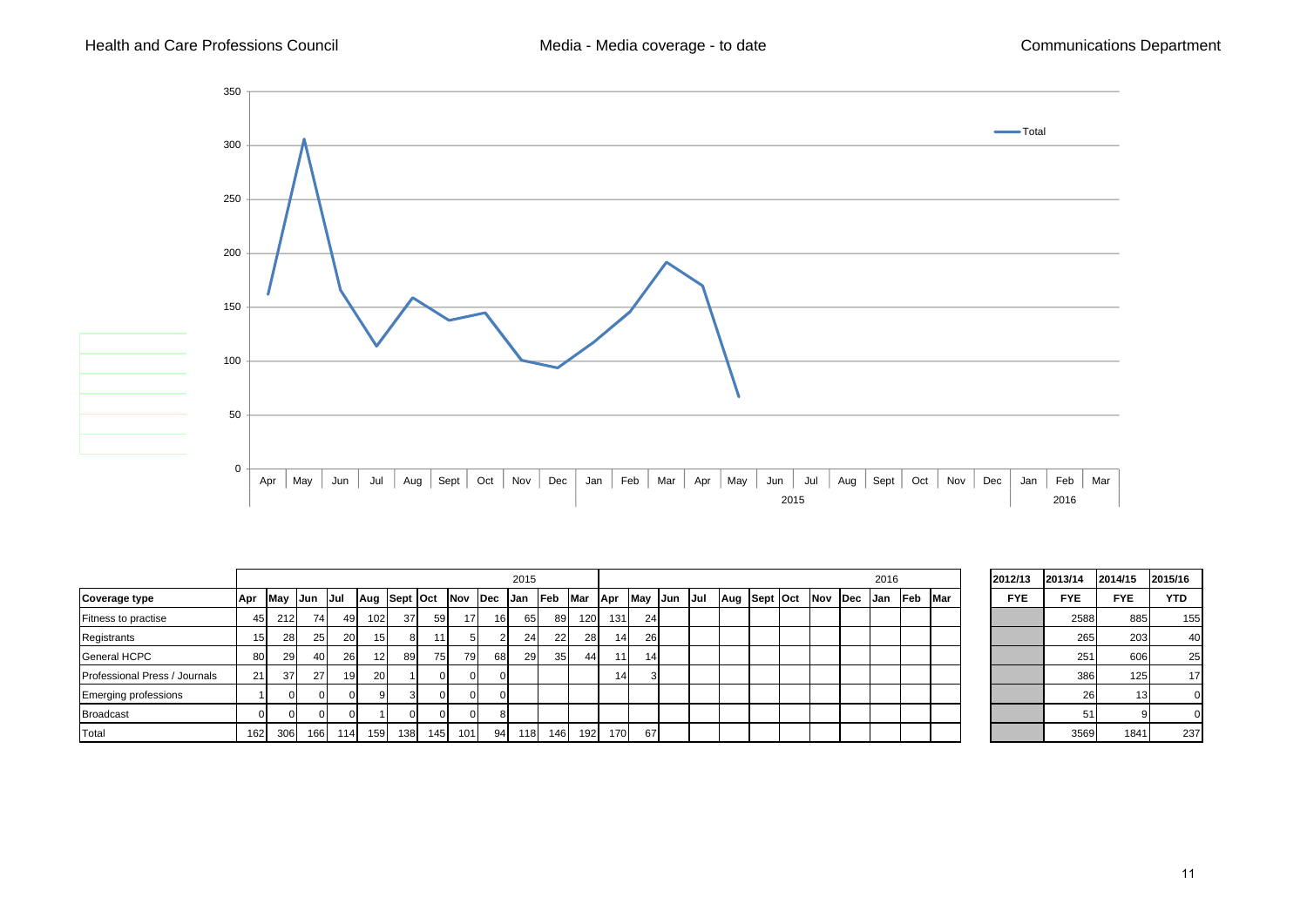

One public awareness pack consists of 25 public awareness leafets, two public awareness posters, one renewal reminder poster and one promoting your HCPC registration leaflet

#### **Number of packs requested per month by profession**

|                                           | 2014           |                |    |                 |                 |                 |                |                 |               | 2015            |                 |          |                |    |  |  |  | 2016 |  |                                                                                                       |
|-------------------------------------------|----------------|----------------|----|-----------------|-----------------|-----------------|----------------|-----------------|---------------|-----------------|-----------------|----------|----------------|----|--|--|--|------|--|-------------------------------------------------------------------------------------------------------|
| Profession                                |                |                |    |                 |                 |                 |                |                 |               |                 |                 |          |                |    |  |  |  |      |  | Apr May Jun Jul Aug Sep Oct Nov Dec Jan Feb Mar Apr May Jun Jul Aug Sep Oct Nov Dec Jan Feb Mar Total |
| <b>Arts Therapists</b>                    |                | 4              | 61 |                 |                 | 31              | 4              |                 | ΩI            | $\Omega$        | $\Omega$        | ΩI       | $\Omega$       | 31 |  |  |  |      |  | $3 \blacksquare$                                                                                      |
| <b>Biomedical scientists</b>              | $\overline{2}$ | 0              | 12 | 01              |                 | 51              | 0              | ΟI              | ΟI            | 5 <sub>l</sub>  | 31              | OI       | $\overline{0}$ | ΩI |  |  |  |      |  | 0                                                                                                     |
| <b>Chiropodists</b>                       |                | 17             | 25 | 32              | 25              | 19              | 3              | 4               |               | 51              | 18 <sup>l</sup> | 10       | 8              |    |  |  |  |      |  | 12                                                                                                    |
| <b>Clinical scientists</b>                | 0              | $\overline{0}$ |    | 41              | $\overline{0}$  | $\overline{0}$  | $\overline{0}$ | $\overline{0}$  |               | $\Omega$        | 0l              | 0        | $\overline{0}$ | ΟI |  |  |  |      |  | $\overline{0}$                                                                                        |
| <b>Dietitians</b>                         | 01             | 11             | 2  | 01              | Οl              | $\overline{0}$  | $\overline{0}$ | $\overline{0}$  | ΟI            | οI              | 0l              | 0        | $\overline{0}$ | 01 |  |  |  |      |  | $\overline{0}$                                                                                        |
| <b>Hearing aid dispensers</b>             | Οl             | 0              | 8  | ΟI              | ΟI              | $\overline{0}$  | 0              | $\Omega$        | ΩI            | $\Omega$        | 0               | 0        | $\Omega$       | ΟI |  |  |  |      |  | $\overline{0}$                                                                                        |
| <b>Occupational therapists</b>            |                | $\Omega$       |    |                 | 2               |                 | 6              | $\Omega$        | ΩI            | 6               | 01              | 0        | $\Omega$       |    |  |  |  |      |  | 11                                                                                                    |
| <b>Operating department practitioners</b> | 0              | 0              | 51 | 01              | 01              | 51              | 0              | 0               |               | 51              | 0               | 2        |                |    |  |  |  |      |  | $\overline{2}$                                                                                        |
| <b>Orthoptists</b>                        | 01             | 01             | 51 | ΟI              | ΟI              | $\Omega$        | 0              | $\Omega$        | ΩI            | $\Omega$        | $\Omega$        | n        | $\Omega$       |    |  |  |  |      |  |                                                                                                       |
| <b>Paramedics</b>                         | 01             | 2              | 5  | ΟI              | 0               |                 |                | $\Omega$        |               |                 |                 |          | $\Omega$       | ΩI |  |  |  |      |  | 0                                                                                                     |
| <b>Physiotherapists</b>                   | 8              | 15             | 19 |                 | 4               | 61              | 2              | 5 <sub>l</sub>  |               | $\Omega$        |                 |          | $\overline{2}$ |    |  |  |  |      |  | 3                                                                                                     |
| <b>Practitioner psychologists</b>         | ΩI             | 0I             |    | ΩI              | $\Omega$        | ΩI              | ი              | 3               | ΩI            | ΩI              | ΩI              |          | $\Omega$       |    |  |  |  |      |  | $\overline{2}$                                                                                        |
| <b>Prosthetists / orthotists</b>          | ΩI             | 0              | 3  | ΟI              | $\Omega$        | ΟI              | 0              | $\Omega$        |               | $\Omega$        | ΩI              |          | 0              | ∩∎ |  |  |  |      |  | $\overline{0}$                                                                                        |
| Radiographers                             | 4              |                |    | ΩI              | $\Omega$        | ΟI              | 0              | $\Omega$        | $\mathcal{P}$ |                 | ΩI              | 6        |                |    |  |  |  |      |  | $\overline{2}$                                                                                        |
| Social workers in England                 | 7              | 6              | 61 | 61              | 5               | 91              | 5              | 18 <sub>l</sub> | 61            |                 | 4               | $\Omega$ | $\Omega$       |    |  |  |  |      |  | 41                                                                                                    |
| Speech and language therapists            | 0              |                |    | ΟI              | 5               |                 | $\Omega$       | $\Omega$        | ΩI            | $\Omega$        | $\Omega$        | $\Omega$ | $\Omega$       | ΩI |  |  |  |      |  | $\overline{0}$                                                                                        |
| Other                                     | 61             | 14             | 11 | 10 <sup>1</sup> | 14 <sup>1</sup> | 15 <sub>l</sub> |                | 81              |               | 10 <sup>1</sup> | 8               | 4        | 4.             | nΙ |  |  |  |      |  | $\overline{4}$                                                                                        |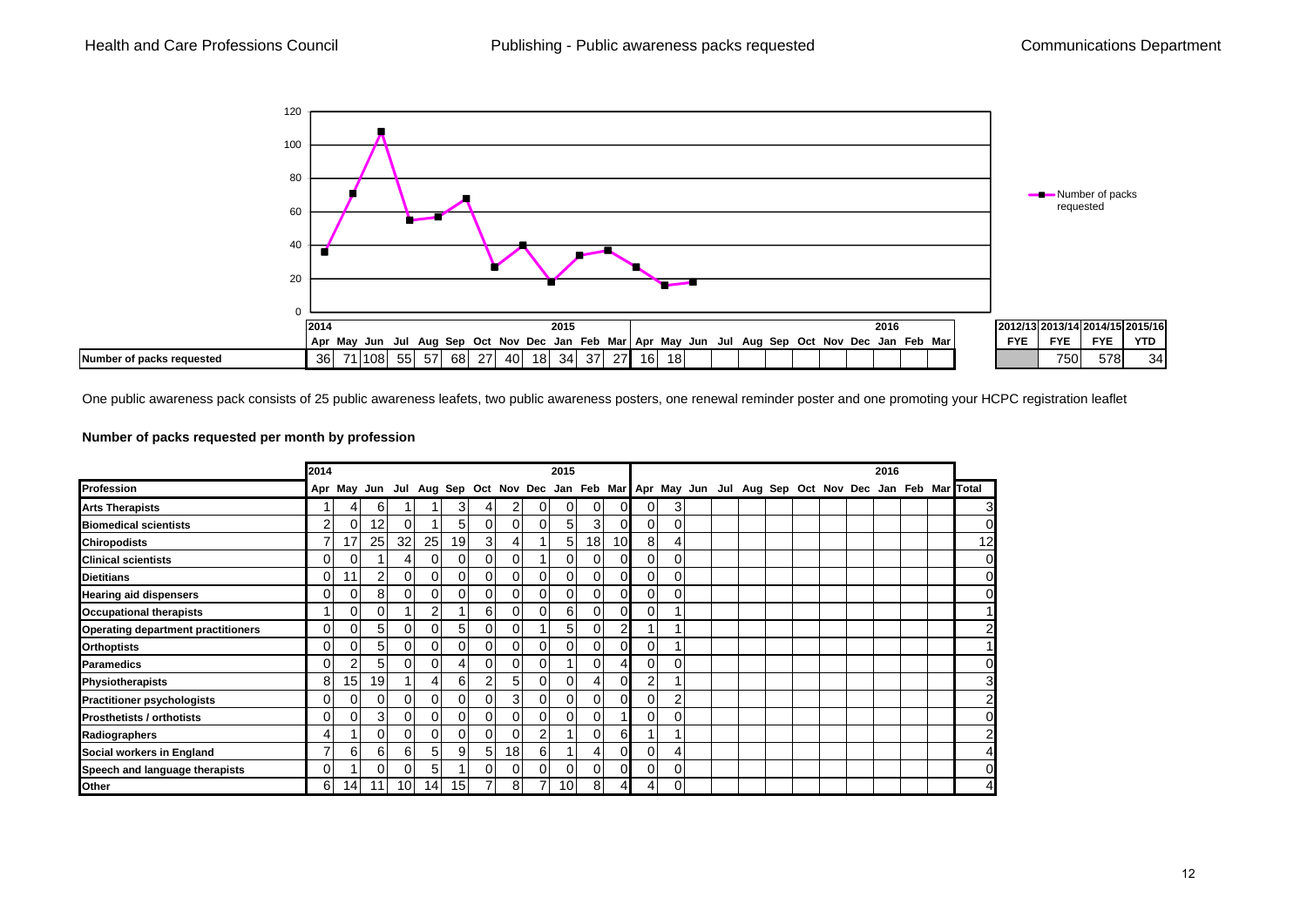

**Total number of subscribers to HCPC In Focus (includes unsubscribes)** 24,504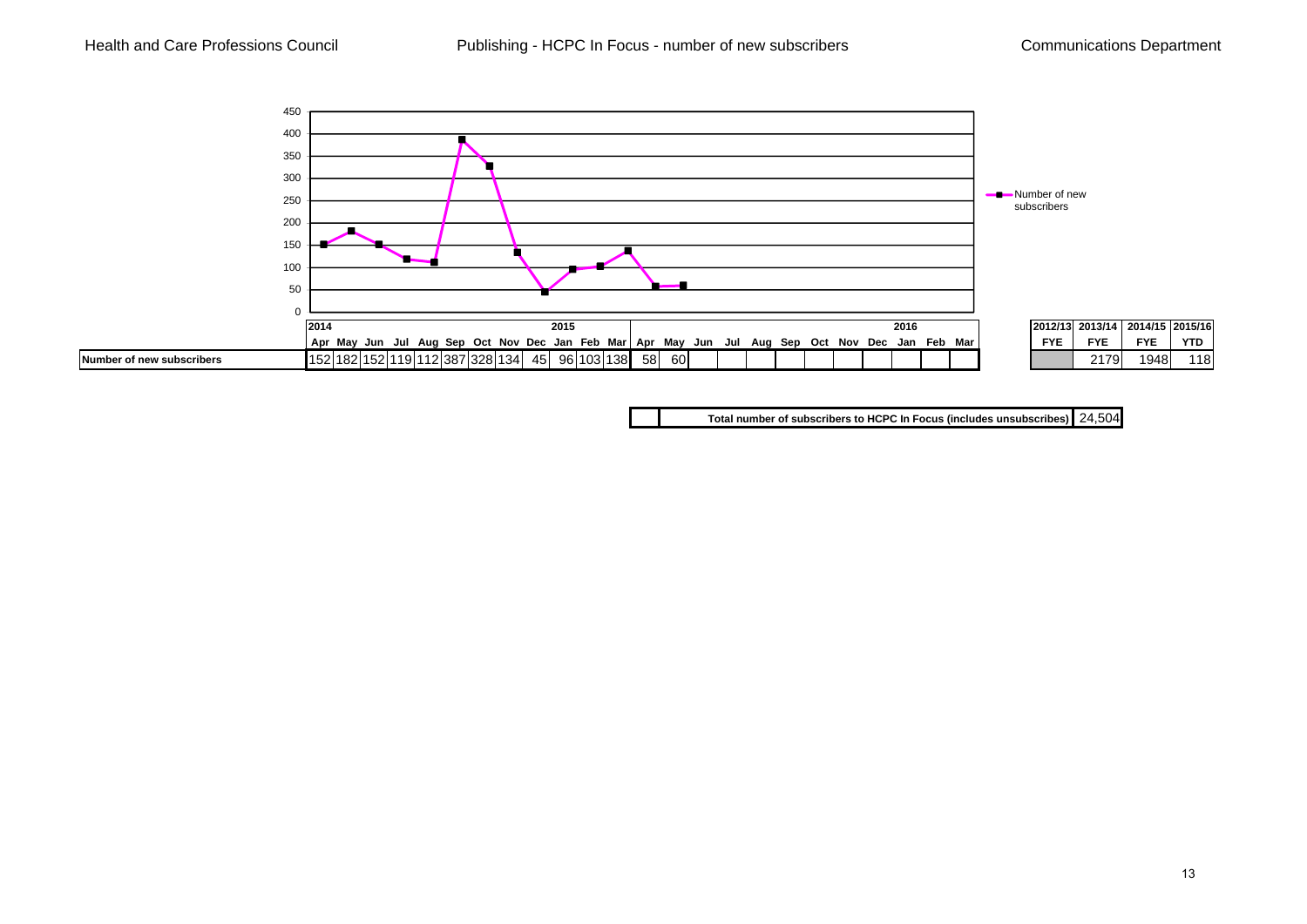

#### **Downloads by profession**

|                                           | 2014            |                 |                 |                 |                 |                 |          |                 |    | 2015            |                 |                |    |                 |  |  |  | 2015 |  |                                                                                                       |
|-------------------------------------------|-----------------|-----------------|-----------------|-----------------|-----------------|-----------------|----------|-----------------|----|-----------------|-----------------|----------------|----|-----------------|--|--|--|------|--|-------------------------------------------------------------------------------------------------------|
|                                           |                 |                 |                 |                 |                 |                 |          |                 |    |                 |                 |                |    |                 |  |  |  |      |  | Apr May Jun Jul Aug Sep Oct Nov Dec Jan Feb Mar Apr May Jun Jul Aug Sep Oct Nov Dec Jan Feb Mar Total |
| <b>Arts Therapists</b>                    | 12 <sub>1</sub> | 23              | 17              | 12 <sub>l</sub> | 15 <sup>1</sup> | 11              | 81       |                 | 31 | 6I              | 61              | 8              |    | 7               |  |  |  |      |  | 9                                                                                                     |
| <b>Biomedical scientists</b>              |                 |                 |                 |                 |                 |                 | 2        |                 | ΩI | $\Omega$        |                 |                |    | 0               |  |  |  |      |  | $\overline{2}$                                                                                        |
| <b>Chiropodists</b>                       | 14              | 36              | 39              | 47              | 43              | 27              | 21       | 17              | 91 | 21              | 16I             | 19             | 17 | 10 <sup>1</sup> |  |  |  |      |  | 27                                                                                                    |
| <b>Clinical scientists</b>                |                 | 0               | 0l              | 2               |                 | 2               | $\Omega$ | ΩI              | 2  | 01              | ΟI              | $\Omega$       |    | 0               |  |  |  |      |  |                                                                                                       |
| <b>Dietitians</b>                         | 12              | 13 <sub>1</sub> | <b>161</b>      | 10 <sup>1</sup> | 9               | 11 <sub>1</sub> | 81       |                 | 31 | 61              |                 | 6              | 51 | $\overline{4}$  |  |  |  |      |  | 9                                                                                                     |
| <b>Hearing aid dispensers</b>             | ΩI              | 0               | 6               |                 | 6               | 2               |          |                 |    | 2               |                 |                |    | 2               |  |  |  |      |  | 6                                                                                                     |
| <b>Occupational therapists</b>            | 51              |                 | 17 <sub>1</sub> | 13              | 9               | 9               | 91       | 13 <sub>l</sub> | 51 | 6I              | 13 <sub>l</sub> | 8              |    | 6               |  |  |  |      |  | 10                                                                                                    |
| <b>Operating department practitioners</b> | ΩI              | 31              | 2               | $\Omega$        |                 | 3 <sup>l</sup>  |          |                 |    | 2               | ΟI              | $\overline{2}$ |    | $\overline{4}$  |  |  |  |      |  | 4                                                                                                     |
| <b>Orthoptists</b>                        | $\Omega$        |                 | ΩI              | $\Omega$        | 01              | $\Omega$        | $\Omega$ | ΩI              | ΩI | $\Omega$        | ΟI              |                |    | 0               |  |  |  |      |  | 0                                                                                                     |
| <b>Paramedics</b>                         | 15 <sup>1</sup> | 14 <sub>1</sub> | 16              | 12 <sub>l</sub> | 9               | 9               | 81       |                 | 4  | 41              | 61              |                | 81 | 5               |  |  |  |      |  | 13                                                                                                    |
| <b>Physiotherapists</b>                   | 32              | 34              | 36I             | <b>29</b>       | <b>20</b>       | 28              | 20       | 15 <sup>1</sup> |    | <b>20</b>       | 15 <sup>1</sup> | 22             | 19 | 13              |  |  |  |      |  | 32                                                                                                    |
| <b>Practitioner psychologists</b>         | 38              | 38              | 34              | 32 <sub>l</sub> | 31              | 29              | 32       | <b>26</b>       | 11 | 30 <sup>1</sup> | 40              | 29             | 24 | 31              |  |  |  |      |  | 55                                                                                                    |
| <b>Prosthetists / orthotists</b>          | ΩI              | 51              | ΟI              | $\Omega$        | 0               | $\Omega$        | $\Omega$ | 01              | ΟI |                 | ΩI              |                |    | 2               |  |  |  |      |  | 3                                                                                                     |
| Radiographers                             | $\overline{2}$  | 3               | 2               |                 | 3I              | 0I              | ◠        | 21              | 2  | 2               | ΟI              |                |    | 2               |  |  |  |      |  | $\overline{2}$                                                                                        |
| Social workers in England                 | 51              | 14 <sub>1</sub> | 51              | 14              | 9               | <b>25</b>       | 28       | 31              | 61 | 61              | 31              | 3              | 4  | 51              |  |  |  |      |  | 9                                                                                                     |
| Speech and language therapists            | 12 <sub>l</sub> | 9               | 151             | 8               | 3               | 7               | 61       | 31              | 31 | 61              |                 | 6              | 17 | 8               |  |  |  |      |  | 25                                                                                                    |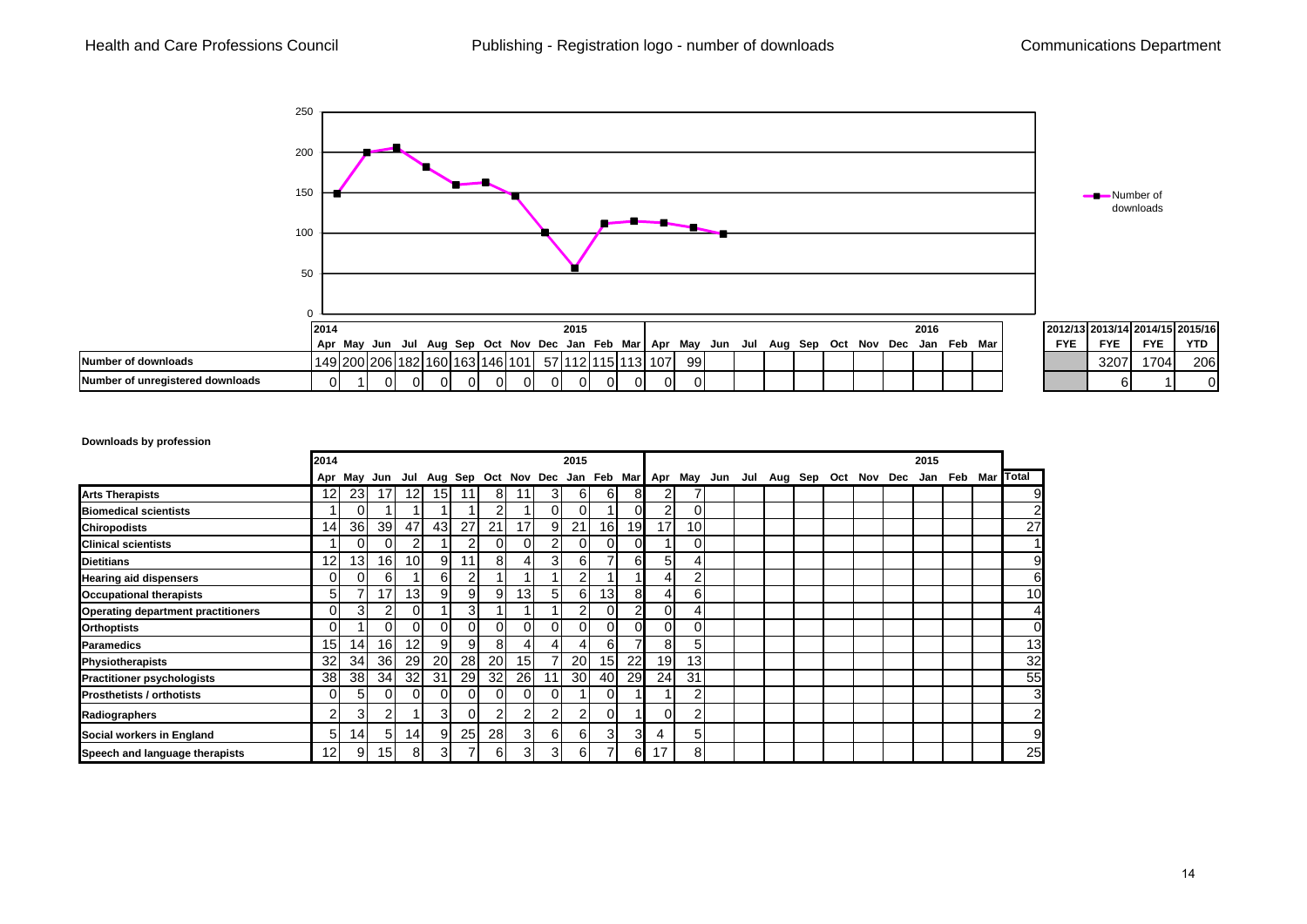

|                                               | 2014 |      |     |      |      |      |      |     |     | 2015 |     |      |         |     |     |     |     |     |     |     |     | 2016 |     |     | 2012/13 2013/14 2014/15 2015/16 |            |            |                 |
|-----------------------------------------------|------|------|-----|------|------|------|------|-----|-----|------|-----|------|---------|-----|-----|-----|-----|-----|-----|-----|-----|------|-----|-----|---------------------------------|------------|------------|-----------------|
|                                               | Apr  | Mav  | Jun | Jul  | Aug  | Sep  | Oct  | Nov | Dec | Jan  | Feb |      | Mar Apr | May | Jun | Jul | Aug | Sep | Oct | Nov | Dec | Jan  | Feb | Mar | <b>FYE</b>                      | <b>FYE</b> | <b>FYE</b> | YTD             |
| CPD and your registration                     | 651  | 1951 | 880 | 330  | 222  | 45   | 67 I | 471 |     | 441  | 461 | 93 I | 691     |     |     |     |     |     |     |     |     |      |     |     |                                 | 3587       | 2724       | 11 <sup>c</sup> |
| Guidance on conduct and ethics for students   | 543  |      | 656 | 1147 | 1656 | 1337 | 1315 | 345 | 108 | 393  | 206 | 157  | 172     | 377 |     |     |     |     |     |     |     |      |     |     |                                 | 7071       | 7874       | 549             |
| Standards of conduct, performance and ethics  | 158  |      |     | 248  | 428  | 441  | 31   | 98  |     | 222  | 141 | 188  |         |     |     |     |     |     |     |     |     |      |     |     |                                 | 3368       | 2508       |                 |
| Standards of proficiency (all 16 professions) | 622  | 284  | 764 | 423  | 985. | 1617 | 185  | 100 |     | 383  |     | 263  | 79      | 180 |     |     |     |     |     |     |     |      |     |     |                                 | 6946       | 5769       | 25 <sup>c</sup> |
| Your guide to our standards for CPD           | 330  |      | 12  | 276  | 100  | 302  | 171  | 49  |     |      |     | 50   |         |     |     |     |     |     |     |     |     |      |     |     |                                 | 875        | 2321       |                 |

| 2012/13 2013/14 2014/15 2015/16 |            |            |            |
|---------------------------------|------------|------------|------------|
| <b>FYE</b>                      | <b>FYE</b> | <b>FYE</b> | <b>YTD</b> |
|                                 | 3587       | 2724       | 119        |
|                                 | 7071       | 7874       | 549        |
|                                 | 3368       | 2508       | 14         |
|                                 | 6946       | 5769       | 259        |
|                                 | 875        | 2321       | 91         |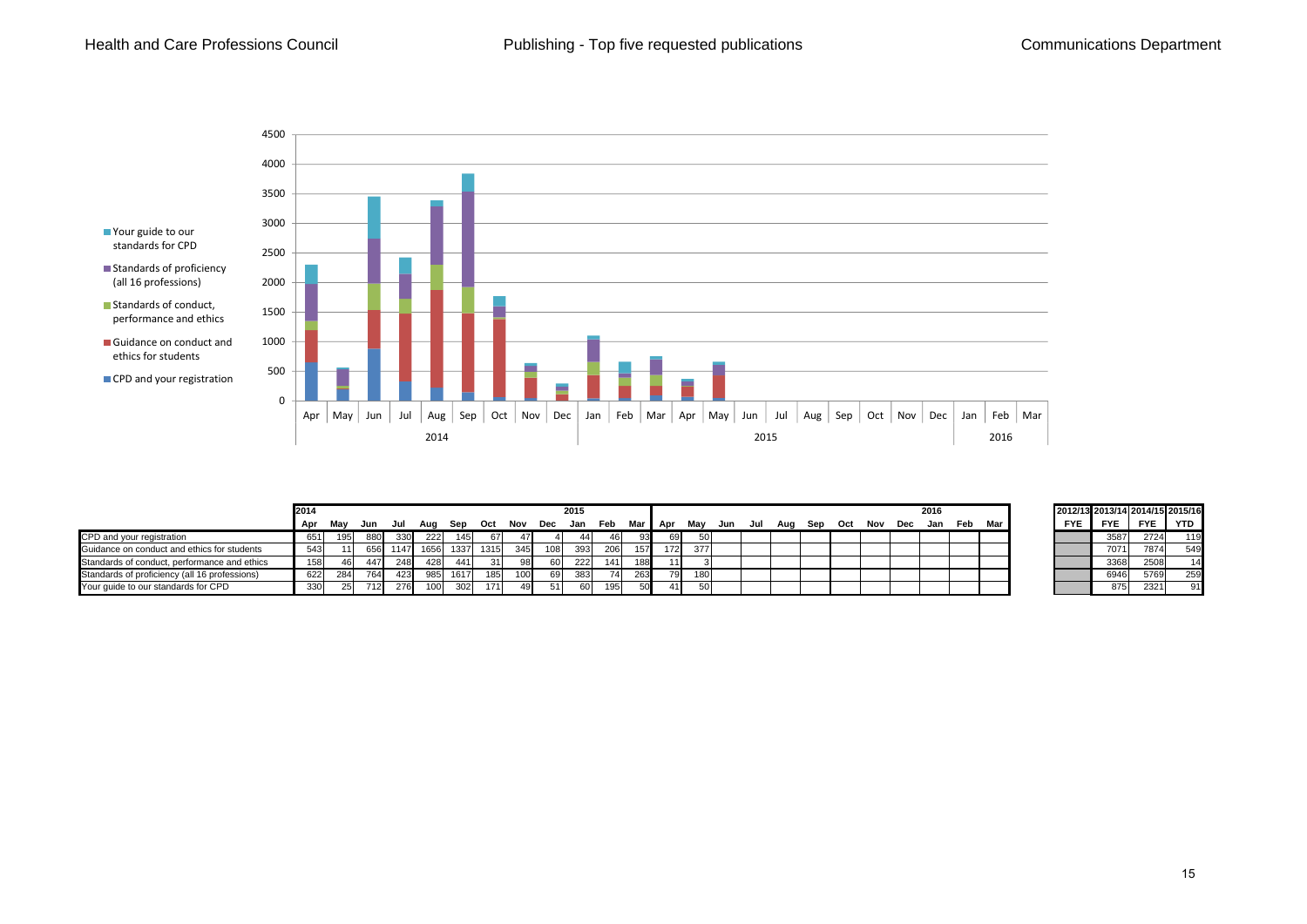Health and Care Professions Council Publishing - Standards of proficiency - hard copies requested, by profession Communications Department



|                                           | 2014            |                 |                 |    |                 |     |    |                |                 | 2015 |                 |     |                 |                       |                                                                                                 |  |  |  | 2016 |  |            | 2012/13 2013/14 2014/15 2015/16 |            |            |
|-------------------------------------------|-----------------|-----------------|-----------------|----|-----------------|-----|----|----------------|-----------------|------|-----------------|-----|-----------------|-----------------------|-------------------------------------------------------------------------------------------------|--|--|--|------|--|------------|---------------------------------|------------|------------|
|                                           |                 |                 |                 |    |                 |     |    |                |                 |      |                 |     |                 |                       | Apr May Jun Jul Aug Sep Oct Nov Dec Jan Feb Mar Apr May Jun Jul Aug Sep Oct Nov Dec Jan Feb Mar |  |  |  |      |  | <b>FYE</b> | <b>FYE</b>                      | <b>FYE</b> | <b>YTD</b> |
| <b>Arts therapists</b>                    | $\Omega$        |                 |                 |    |                 |     |    | $\Omega$       |                 |      |                 |     |                 |                       |                                                                                                 |  |  |  |      |  |            | 82                              | 28         |            |
| <b>Biomedical scientists</b>              | $\overline{0}$  |                 |                 |    | 20              |     |    |                |                 | 25   |                 |     |                 | $\Omega$              |                                                                                                 |  |  |  |      |  |            | 83                              | 55         |            |
| <b>Chiropodists/ Podiatrists</b>          | $\overline{0}$  | 101             |                 |    |                 |     |    | 50             |                 |      |                 |     |                 | $\Omega$              |                                                                                                 |  |  |  |      |  |            | 254                             | 61         |            |
| <b>Clinical scientists</b>                | $\Omega$        |                 |                 |    |                 |     |    | $\overline{0}$ |                 |      |                 |     |                 |                       |                                                                                                 |  |  |  |      |  |            |                                 |            |            |
| <b>Dietitians</b>                         | 50              |                 |                 |    | 35 <sub>l</sub> | 35  |    | $\Omega$       |                 |      |                 |     |                 |                       |                                                                                                 |  |  |  |      |  |            | 407                             | 160        |            |
| <b>Hearing aid dispensers</b>             | $\Omega$        |                 |                 |    |                 | 40  | 21 | $\Omega$       |                 |      |                 |     |                 |                       |                                                                                                 |  |  |  |      |  |            | 22                              | 61         |            |
| <b>Occupational therapists</b>            | 30 <sup>l</sup> | 61              | 173             |    | 270             |     |    | $\Omega$       |                 |      |                 |     | 12 <sub>1</sub> |                       |                                                                                                 |  |  |  |      |  |            | 669                             | 543        | 12         |
| <b>Operating Department Practitioners</b> | $\Omega$        |                 | 130             | 32 | 35 <sup>1</sup> | 136 |    | $\Omega$       |                 |      | 60              |     |                 |                       |                                                                                                 |  |  |  |      |  |            | 262                             | 395        |            |
| <b>Orthoptists</b>                        | 30 <sup>l</sup> |                 |                 |    |                 |     |    | $\overline{0}$ |                 |      | $\Omega$        |     |                 |                       |                                                                                                 |  |  |  |      |  |            | 11                              | 35         |            |
| <b>Paramedics</b>                         |                 | 25 <sup>1</sup> | 203             |    | 0               | 490 | 20 |                |                 |      | $\Omega$        | 35  |                 | 25                    |                                                                                                 |  |  |  |      |  |            | 842                             | 775        | 26         |
| Physiotherapists                          | $\Omega$        | 20              |                 |    |                 | 56  |    | 40             |                 | 56   |                 |     |                 | <b>20</b>             |                                                                                                 |  |  |  |      |  |            | 262                             | 172        | 20         |
| <b>Practitioner psychologists</b>         | $\Omega$        |                 |                 | 25 | 25              | 20  | 49 | $\Omega$       | 12 <sub>1</sub> | 100  | $\Omega$        |     |                 | 10                    |                                                                                                 |  |  |  |      |  |            | 252                             | 231        | 11         |
| <b>Prosthotists/Orthotists</b>            | $\Omega$        |                 | 13 <sup>l</sup> |    |                 |     |    | $\Omega$       |                 |      | <sup>0</sup>    |     |                 | $\Omega$              |                                                                                                 |  |  |  |      |  |            | 87                              | 13         |            |
| Radiographers                             | $\Omega$        |                 |                 |    | 40              | 50  | 70 | 5 <sub>l</sub> |                 |      |                 |     |                 | <b>20</b><br>$\Omega$ |                                                                                                 |  |  |  |      |  |            | 182                             | 170        | 20         |
| Social workers in England                 | 511             |                 | 62 245          |    | 325 385         | 751 |    | 21             | 55              | 92   | 13 <sup>1</sup> | 185 | 65              | 100                   |                                                                                                 |  |  |  |      |  |            | 3370                            | 2627       | 165        |
| Speech and language therapists            | $\overline{0}$  | 100             |                 | 40 | 175             | 21  |    | $\Omega$       |                 |      |                 |     |                 |                       |                                                                                                 |  |  |  |      |  |            | 208                             | 343        |            |

|            | 2012/13 2013/14 2014/15 2015/16 |            |                 |
|------------|---------------------------------|------------|-----------------|
| <b>FYE</b> | <b>FYE</b>                      | <b>FYE</b> | YTD             |
|            | 82                              | 28         | 0               |
|            | 83                              | 55         | 0               |
|            | 254                             | 61         | $\overline{0}$  |
|            | 3                               | 0          | $\overline{0}$  |
|            | 407                             | 160        | $\overline{0}$  |
|            | 22                              | 61         | $\overline{0}$  |
|            | 669                             | 543        | $\overline{12}$ |
|            | 262                             | 395        | O               |
|            | 11                              | 35         | 5               |
|            | 842                             | 775        | 26              |
|            | 262                             | 172        | 20              |
|            | 252                             | 231        | 11              |
|            | 87                              | 13         | 0               |
|            | 182                             | 170        | 20              |
|            | 3370                            | 2627       | 165             |
|            | 208                             | 343        | 0               |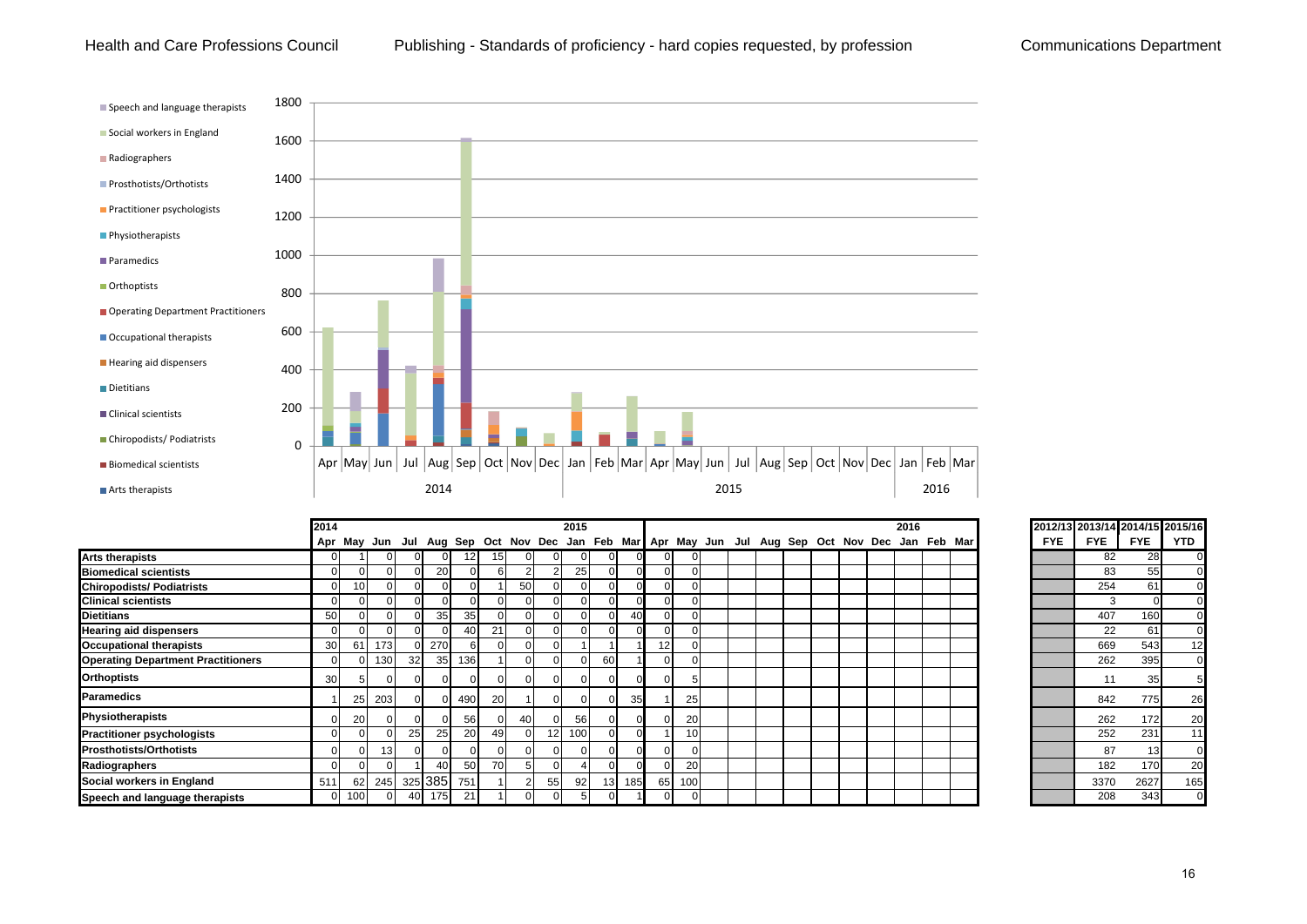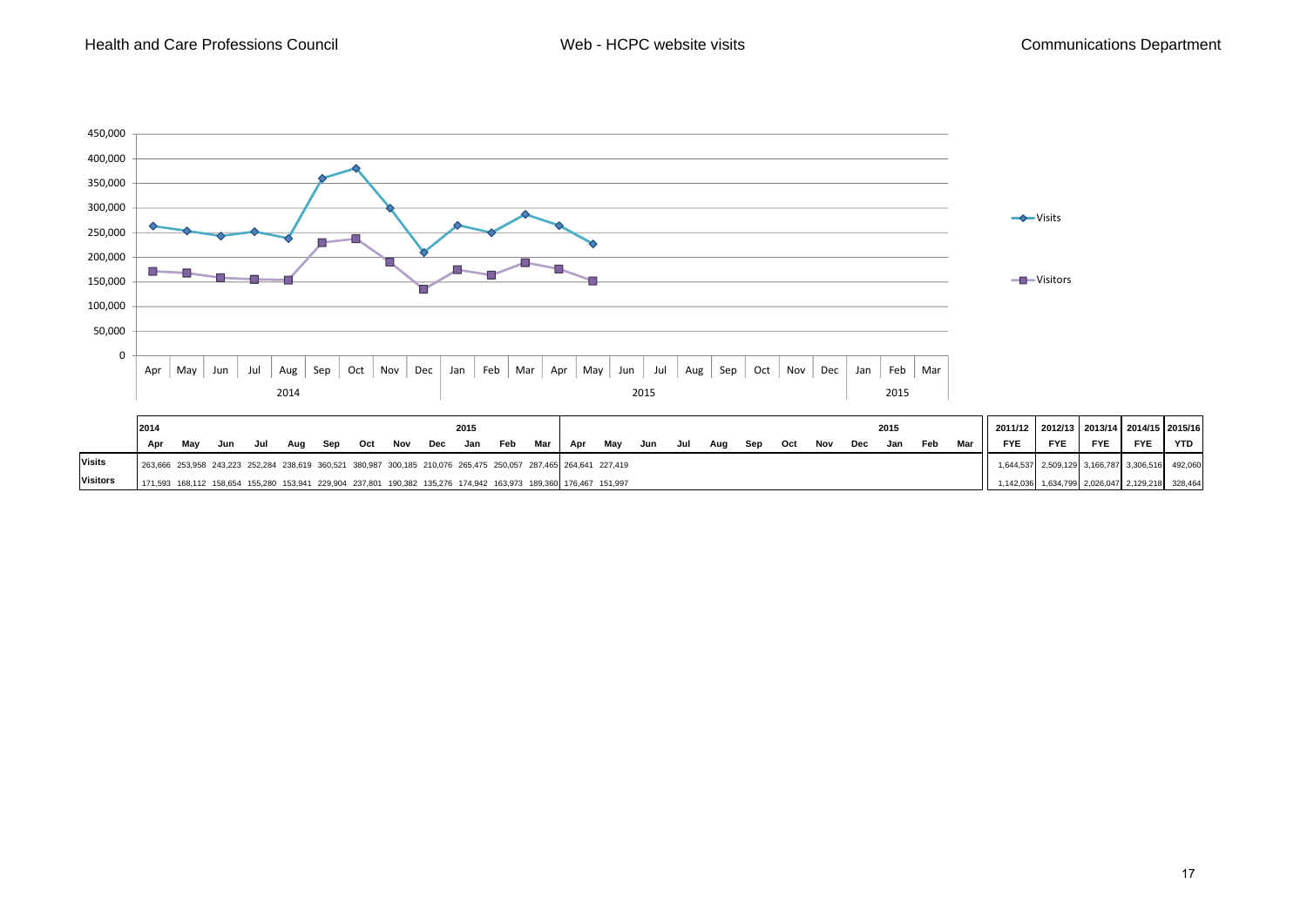Health and Care Professions Council



|            | 2015<br>2014 |     |     |     |     |     |     |     |     |     |                                                                                                                 |     |     |     |     |     |     |     |     |     |     | 2016 |     |     |            | 2011/12 2012/13 |            |            | 2013/14 2014/15 2015/16 |
|------------|--------------|-----|-----|-----|-----|-----|-----|-----|-----|-----|-----------------------------------------------------------------------------------------------------------------|-----|-----|-----|-----|-----|-----|-----|-----|-----|-----|------|-----|-----|------------|-----------------|------------|------------|-------------------------|
|            | Apr          | Mav | Jun | Jul | Aua | Sep | Oct | Nov | Dec | Jan | Feb                                                                                                             | Mar | Apr | Mav | Jun | Jul | Aug | Sep | Oct | Nov | Dec | Jan  | Feb | Mar | <b>FYE</b> | <b>FYE</b>      | <b>FYE</b> | <b>FYE</b> | YTD                     |
| Page views |              |     |     |     |     |     |     |     |     |     | 227,751 209,093 208,276 265,876 231,569 337,663 389,022 331,914 214,034 218,706 213,501 222,400 208,752 182,338 |     |     |     |     |     |     |     |     |     |     |      |     |     |            |                 | 3,287,489  | 3,069,805  | 391,090                 |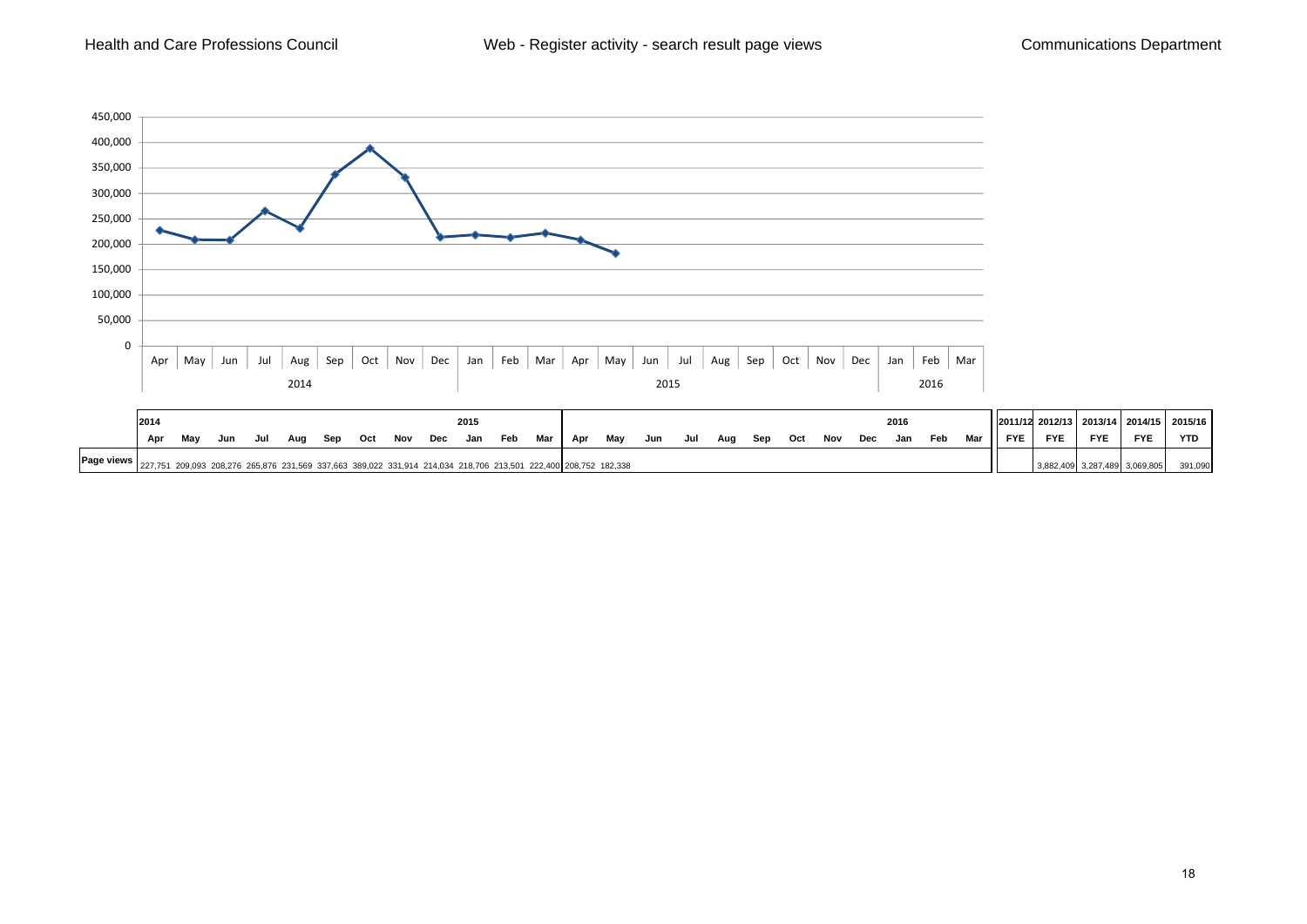

|                | 2014    |     |      |     | 2015 |       |       |       |       |       |       |       |                                                            |     |  |  |  |  |  |  | 2016 |                                                                                           | 2011/12   2012/13   2013/14   2014/15   2015/16 |            |            |            |            |
|----------------|---------|-----|------|-----|------|-------|-------|-------|-------|-------|-------|-------|------------------------------------------------------------|-----|--|--|--|--|--|--|------|-------------------------------------------------------------------------------------------|-------------------------------------------------|------------|------------|------------|------------|
|                | Apr Mav |     |      |     |      |       |       |       |       |       |       |       |                                                            |     |  |  |  |  |  |  |      | Jun Jul Aug Sep Oct Nov Dec Jan Feb Mar   Apr May Jun Jul Aug Sep Oct Nov Dec Jan Feb Mar | <b>FYE</b>                                      | <b>FYE</b> | <b>FYE</b> | <b>FYE</b> | <b>YTD</b> |
| <b>liPhone</b> | 829     | 852 |      |     |      |       |       |       |       |       |       |       | 997 913 1007 1115 1194 1112 1001 1148 1138 1252 1.210 1136 |     |  |  |  |  |  |  |      |                                                                                           |                                                 | 11.452     | 11.806     | 12,558     | 2,346      |
| <b>Android</b> | 300     | 303 | -280 | 275 | -309 | - 335 | - 347 | - 296 | - 286 | - 323 | - 352 | - 347 | 339                                                        | 349 |  |  |  |  |  |  |      |                                                                                           |                                                 |            | 2,429      | 3,753      | 688        |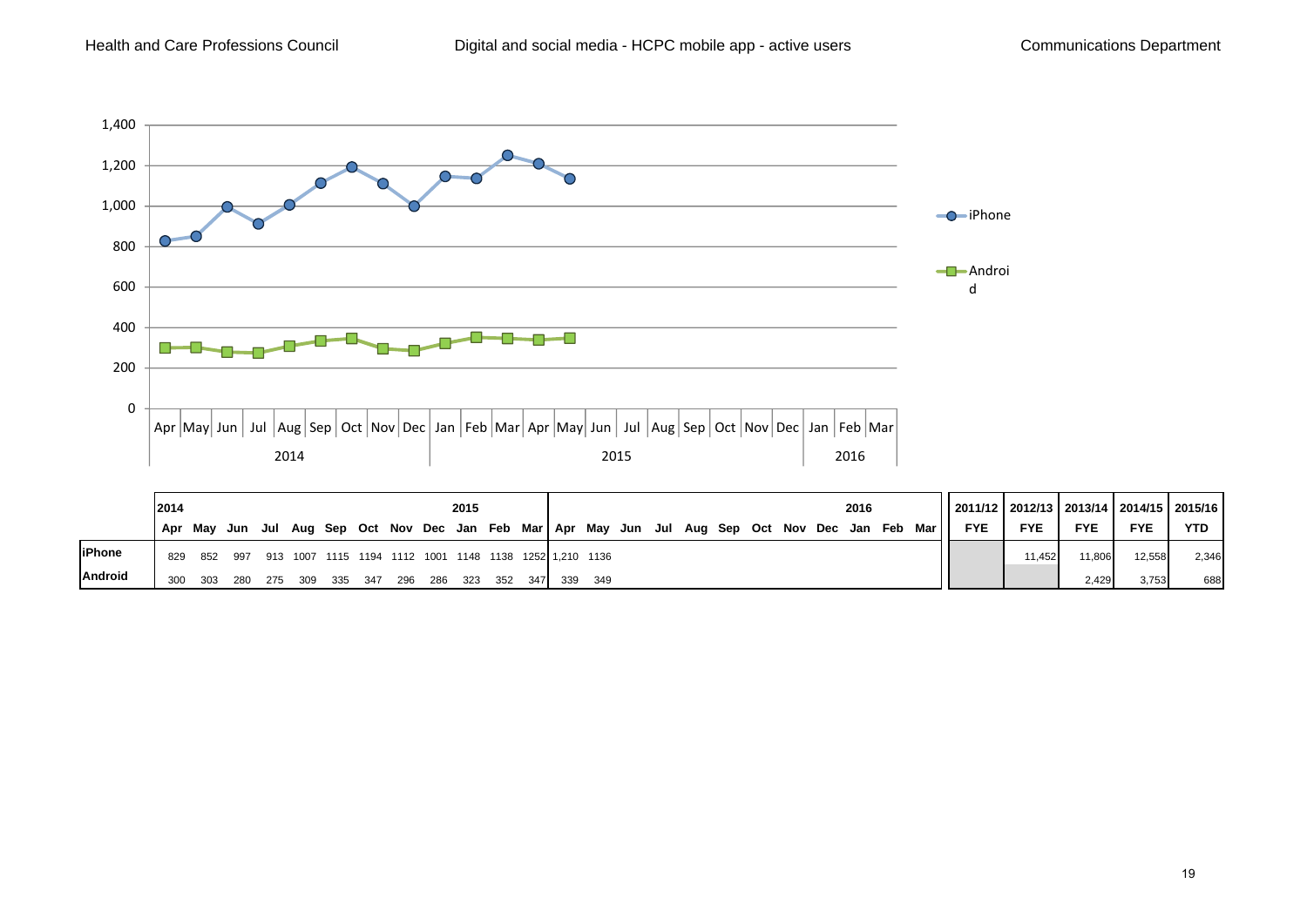

|                | 2014<br>2015 |     |                                                                                     |  |  |  |  |  |  |                                               |  |  |     | 2016                                                                          |  |  |  |  |  |  |  |  |  |     |            |            |            |            | 2011/12   2012/13   2013/14   2014/15   2015/16 |
|----------------|--------------|-----|-------------------------------------------------------------------------------------|--|--|--|--|--|--|-----------------------------------------------|--|--|-----|-------------------------------------------------------------------------------|--|--|--|--|--|--|--|--|--|-----|------------|------------|------------|------------|-------------------------------------------------|
|                | Apr          | Mav | Jun Jul                                                                             |  |  |  |  |  |  |                                               |  |  |     | Aug Sep Oct Nov Dec Jan Feb Mar   Apr May Jun Jul Aug Sep Oct Nov Dec Jan Feb |  |  |  |  |  |  |  |  |  | Mar | <b>FYE</b> | <b>FYE</b> | <b>FYE</b> | <b>FYE</b> | YTD                                             |
| <b>liPhone</b> |              |     | 2,636 1,808 2,619 4,065 3,411 8,379 8,035 6,182 3,779 3,435 3,799 3,931 4,396 3,595 |  |  |  |  |  |  |                                               |  |  |     |                                                                               |  |  |  |  |  |  |  |  |  |     |            | 46.844     | 52.079     | 52,079     | 7,991                                           |
| <b>Android</b> | 279          | 363 | 588                                                                                 |  |  |  |  |  |  | 753 2,314 2,104 1,830 1,165 593 701 912 1,088 |  |  | 707 | 606                                                                           |  |  |  |  |  |  |  |  |  |     |            |            | 7.417      | 12,690     | 1,313                                           |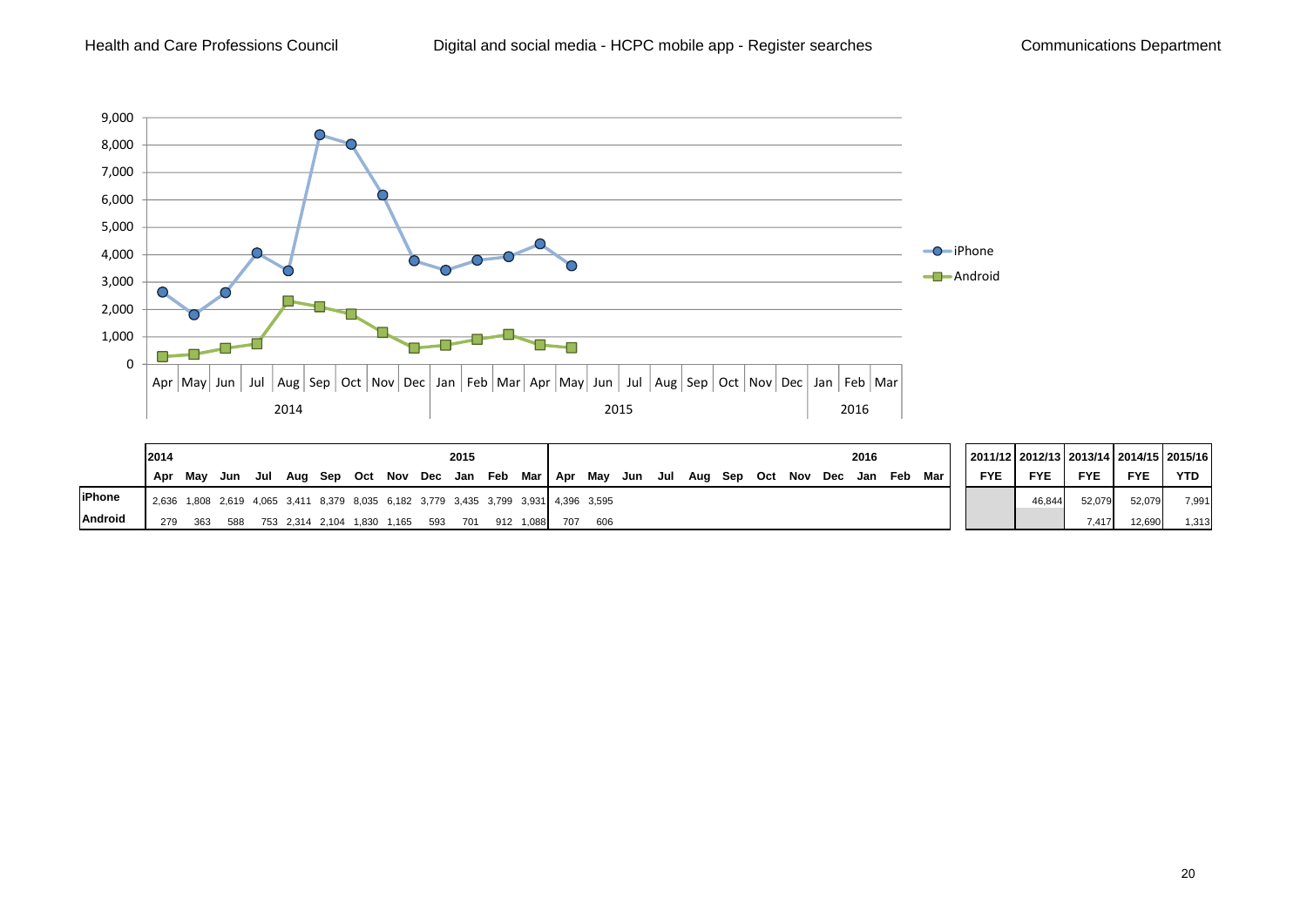

| ×  |   |
|----|---|
| ۰. | ٠ |
|    |   |
|    |   |

2015/16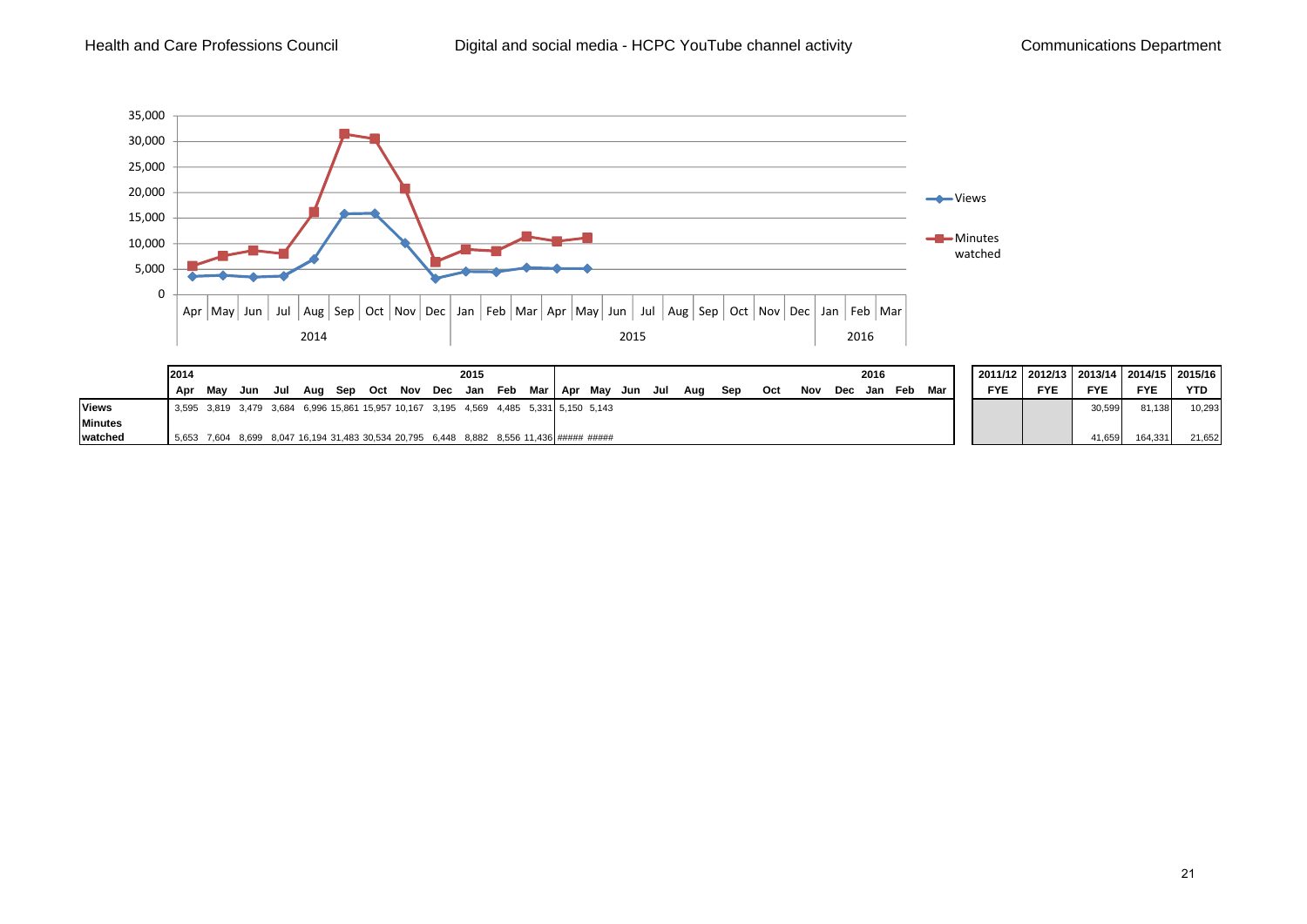

|                   | 2015<br>2014     |      |      |      |      |           |      |     |     |     |        |     | 2016   |        |     |     |     |            |     |     |    |     |  |     | 2011/12 | 2012/13    | 2013/14    | 2014/15              | 2015/16    |            |
|-------------------|------------------|------|------|------|------|-----------|------|-----|-----|-----|--------|-----|--------|--------|-----|-----|-----|------------|-----|-----|----|-----|--|-----|---------|------------|------------|----------------------|------------|------------|
|                   | Ant<br><b>AU</b> | Mav  | Jun  | Jul  |      | <b>Co</b> | Oct  | Nov | Dec | Jan | Feb    | Mar | Apr    | May    | Jun | Jul | Auc | <b>Son</b> | Oct | Nov | n. | Jan |  | Mar |         | <b>FYE</b> | <b>FYE</b> | <b>FYE</b>           | <b>FYE</b> | <b>YTD</b> |
| Twitter follower. |                  | 7404 | 7650 | 7919 | 8141 | 8441      | 8807 |     |     | יים | 10.145 |     | 10,860 | 11.270 |     |     |     |            |     |     |    |     |  |     |         |            |            | $\sim$ $\sim$ $\sim$ | 85,789     | 22.130     |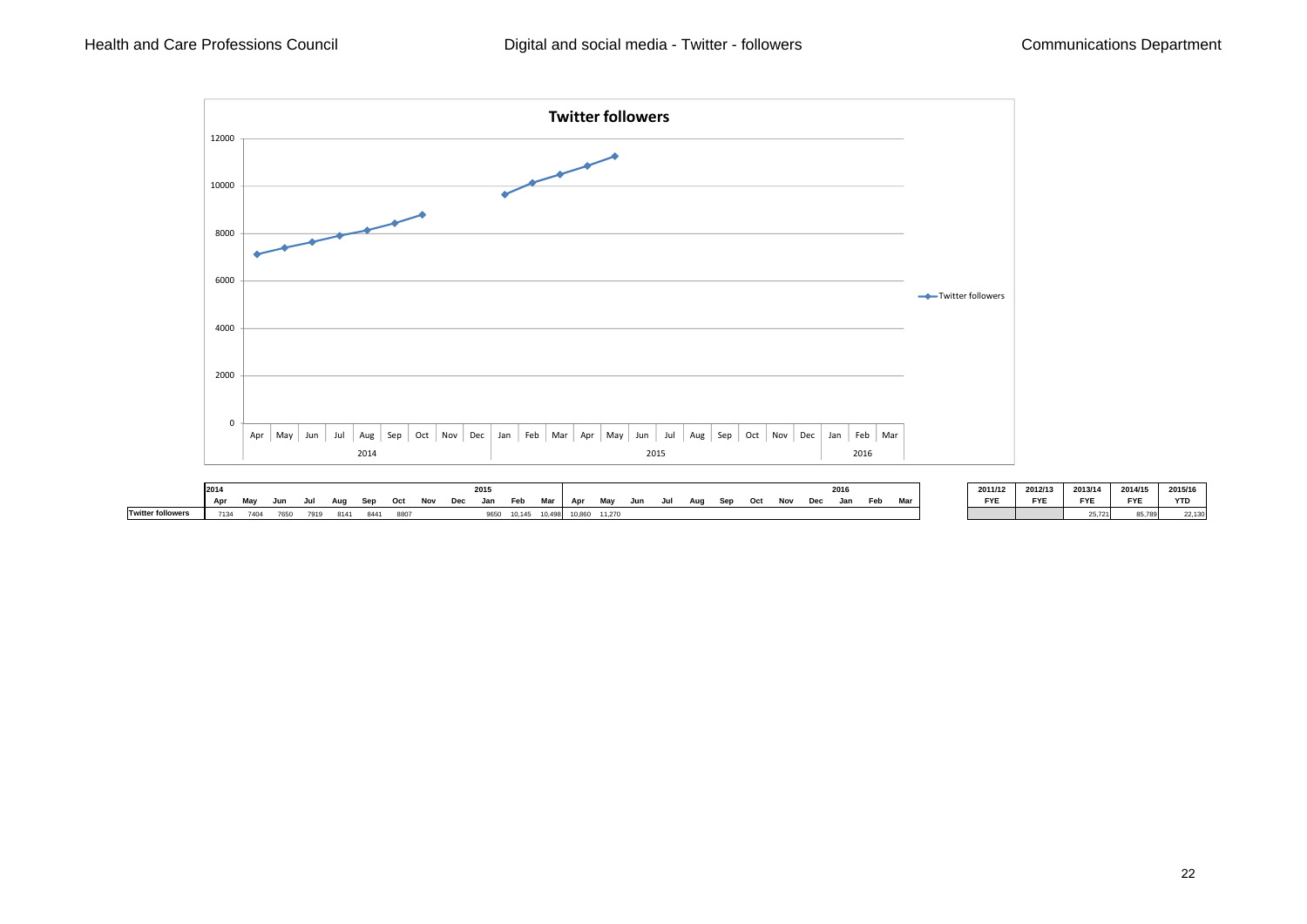